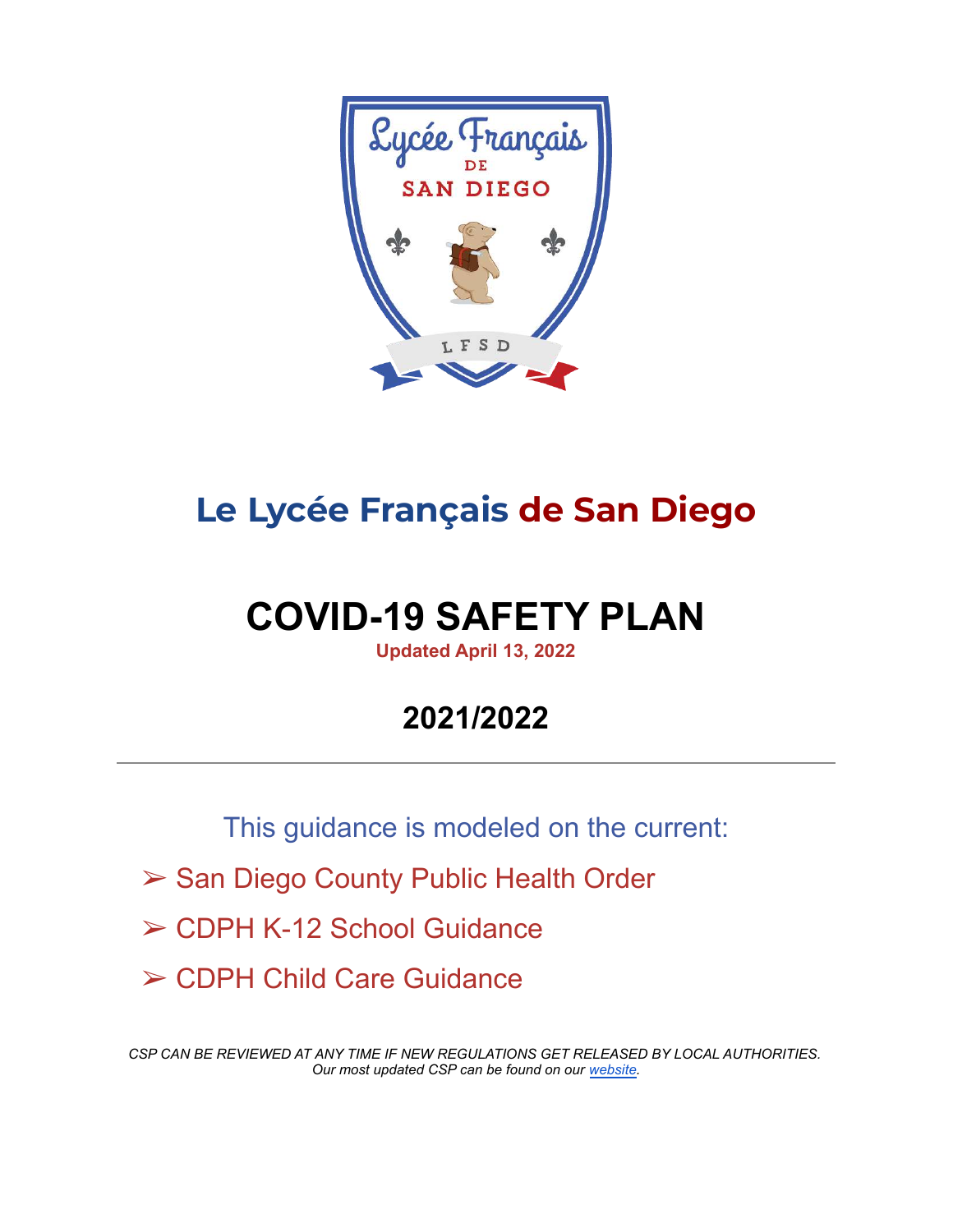# TABLE OF CONTENTS

<span id="page-1-0"></span>

| <b>TABLE OF CONTENTS</b><br>Summary of changes                         | 1<br>$\overline{2}$ |
|------------------------------------------------------------------------|---------------------|
| Summary of Covid-19 Action & Communication Plan                        | 3                   |
| Preventive Safety Measures: a layered approach to make our school safe | 4                   |
| <b>Face coverings</b>                                                  | 4                   |
| <b>Physical Distancing</b>                                             | 6                   |
| <b>Ventilation</b>                                                     | 6                   |
| <b>Cleaning and disinfection</b>                                       | 9                   |
| <b>Access to building</b>                                              | 11                  |
| Use of common spaces                                                   | 13                  |
| <b>Hand Hygiene</b>                                                    | 13                  |
| Communication & transparency with the community                        | 14                  |
| Planning ahead and trigger response                                    | 14                  |
| <b>Symptoms and Cases Screening Procedures</b>                         | 16                  |
| Symptoms screening: following the Decision Tree                        | 16                  |
| Case reporting, contact tracing and investigation                      | 17                  |
| Quarantine: when is it required?                                       | 18                  |
| <b>Isolation</b>                                                       | 20                  |
| <b>Testing</b>                                                         | 21                  |
| <b>Vaccination Verification</b>                                        | 21                  |
| Other school operations                                                | 23                  |
| <b>Lunch service</b>                                                   | 23                  |
| In-person events and meetings                                          | 23                  |
| Singing and choir                                                      | 23                  |
| <b>FAQ</b>                                                             | 25                  |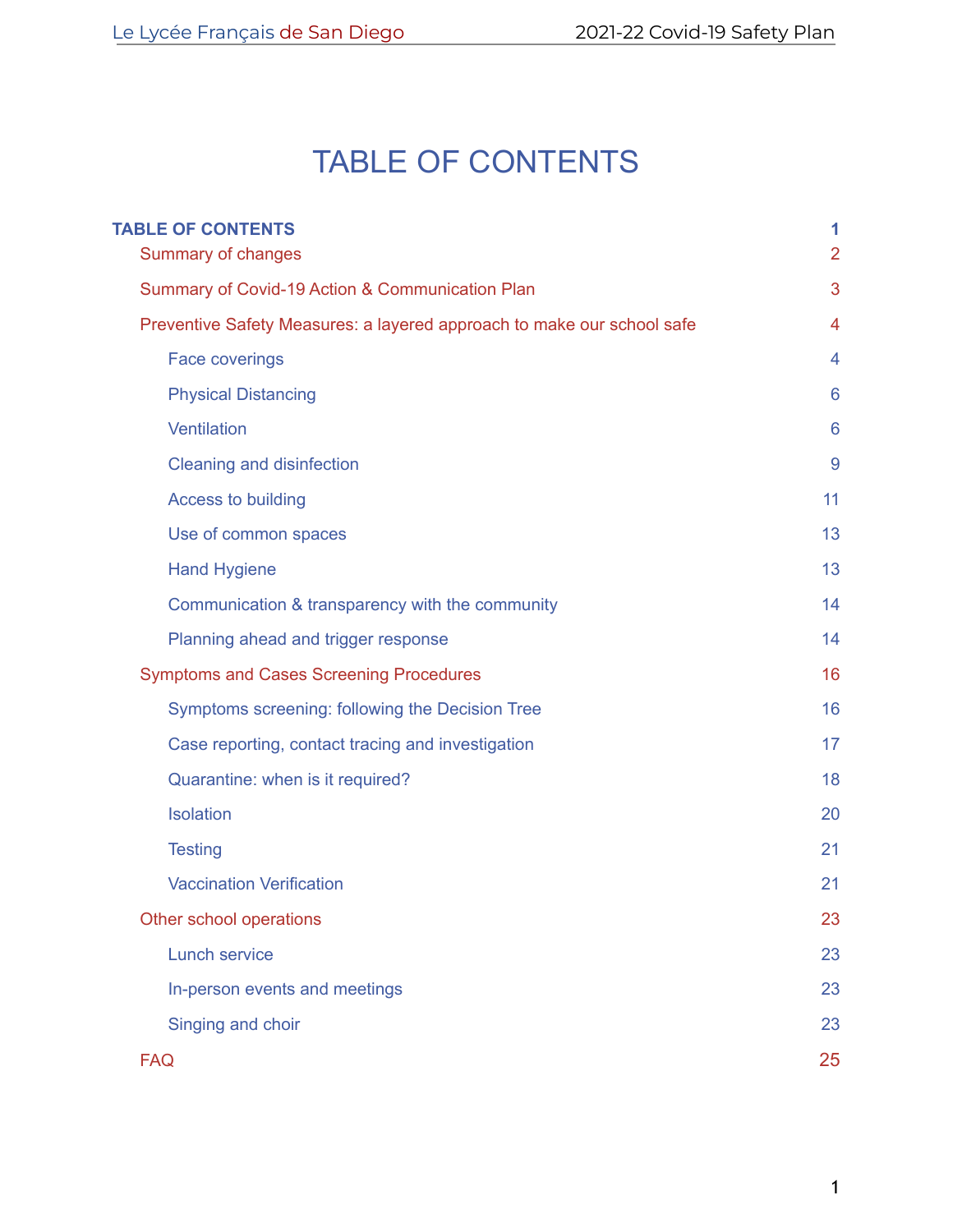# <span id="page-2-0"></span>**1. Summary of changes**

| <b>Measures</b>                                     | Preschool                                                                           | $K-8$                                                                                      | Probability of<br>changes |
|-----------------------------------------------------|-------------------------------------------------------------------------------------|--------------------------------------------------------------------------------------------|---------------------------|
| <b>Masks outdoors</b>                               | Optional for all                                                                    |                                                                                            | low                       |
| <b>Masks indoors</b>                                | Strongly recommended (mandatory for visitors*)                                      |                                                                                            | medium                    |
| <b>Enhanced ventilation/filters</b>                 | <b>Yes</b>                                                                          |                                                                                            | none                      |
| Extra daily cleaning crew                           | <b>Yes</b>                                                                          |                                                                                            | none                      |
| Parents access to building                          | No (except for adult<br>No (except by request)<br>classes)                          |                                                                                            | medium                    |
| Indoors stable groups during<br>regular school time | <b>Yes</b>                                                                          | Yes**                                                                                      | medium                    |
| Outdoors stable groups                              | <b>No</b>                                                                           |                                                                                            | low                       |
| After-School Activities indoors &<br>outdoors       | <b>Yes</b>                                                                          |                                                                                            | low                       |
| In-person community events                          | Case by case basis                                                                  |                                                                                            | medium                    |
| <b>Field trips</b>                                  | Yes, with masks required in the transportation if<br>different classes participate. |                                                                                            | medium                    |
| Social Distancing in class                          | <b>No</b>                                                                           |                                                                                            | low                       |
| <b>Dual Learning Option</b>                         | <b>No</b>                                                                           |                                                                                            | none                      |
| Hot Lunch Service (no box)                          | Yes                                                                                 |                                                                                            | low                       |
| 24hrs out-of-school + testing<br>when symptomatic   | Yes                                                                                 | Yes                                                                                        | high                      |
| <b>Close contact and class</b><br>quarantine        | Class remains open<br>with group testing on<br>day 5                                | <b>Group tracing (class</b><br>remains open with<br>group testing on day<br>$3, 4$ or $5)$ | medium                    |

\* A visitor is someone who is not part of our community (staff, families) and not a substitute teacher.

\*\* Except in the auditorium for Music/P.E. classes and rainy days.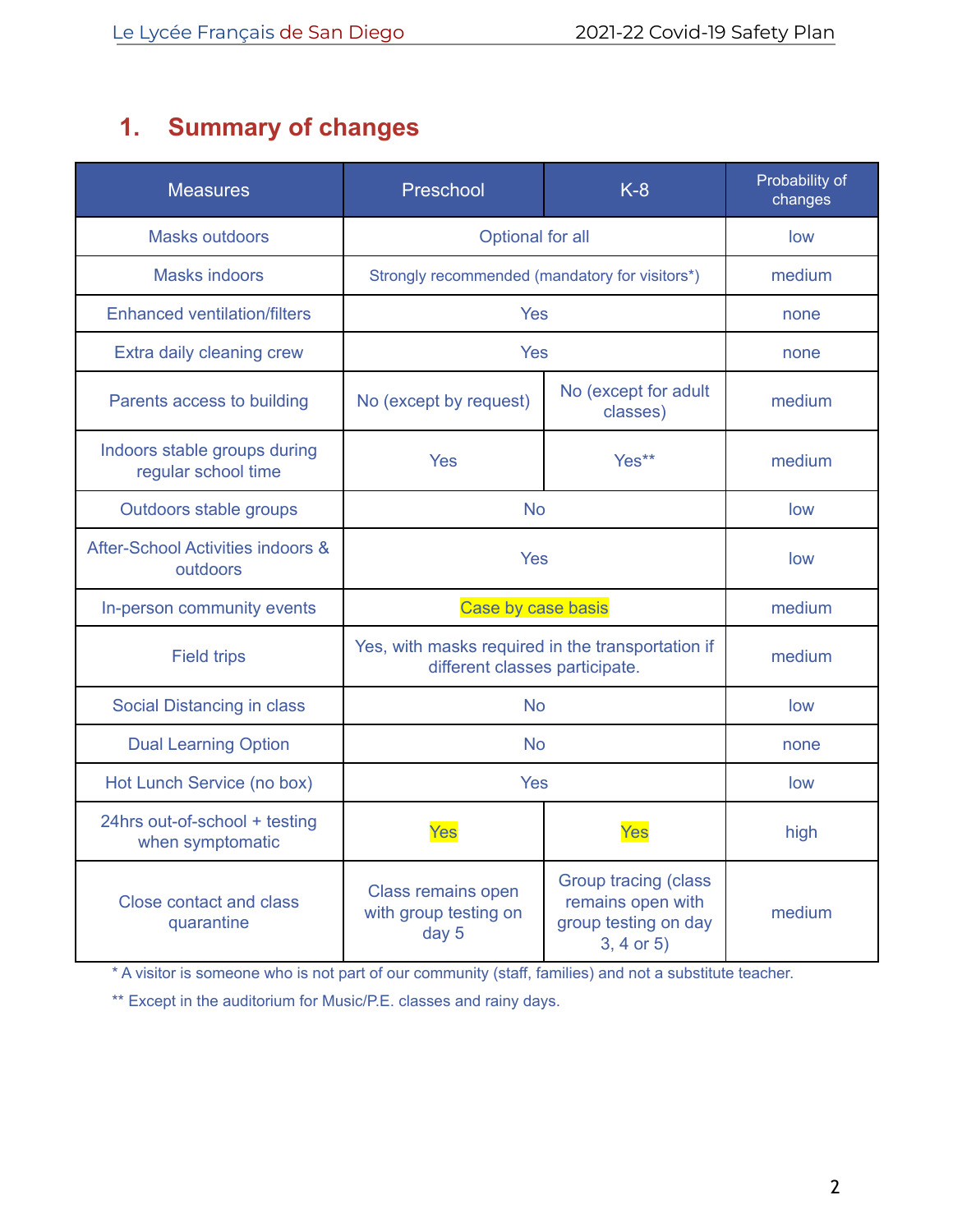# **2. Summary of Covid-19 Action & Communication Plan**

| <b>Student-Employee</b>                                                                    | <b>Action Plan</b>                                                                                                                                                              | <b>Communication Plan</b>                                                                             |
|--------------------------------------------------------------------------------------------|---------------------------------------------------------------------------------------------------------------------------------------------------------------------------------|-------------------------------------------------------------------------------------------------------|
| COVID-19 Symptoms (e.g.,<br>fever, cough, loss of taste or<br>smell, difficulty breathing) | • School will send home<br>and communicate with<br>parents/guardians.<br>• Recommend testing.<br>• School/classroom remain<br>open.                                             | • No action required                                                                                  |
| Close contact $(+)$ with a<br>confirmed COVID-19 case                                      | • Follow the current<br>Decision Tree guidelines.                                                                                                                               | • Stable group<br>notification when Covid case<br>was on campus. Otherwise,<br>consider notification. |
| <b>Confirmed COVID-19</b><br>case infection at school                                      | · Isolate case.<br>· Identify contacts.<br>• Recommend testing of<br>contacts.<br>• Disinfection and cleaning<br>of classroom & spaces<br>where case spent<br>significant time. | · Stable group<br>notification when Covid case<br>was on campus. Otherwise,<br>consider notification. |
| Tests negative after<br><b>Symptoms</b>                                                    | • May return to school<br>24 hours after<br>symptoms improved<br>and no fever.<br>• School/classroom remain<br>open.                                                            | • No action needed                                                                                    |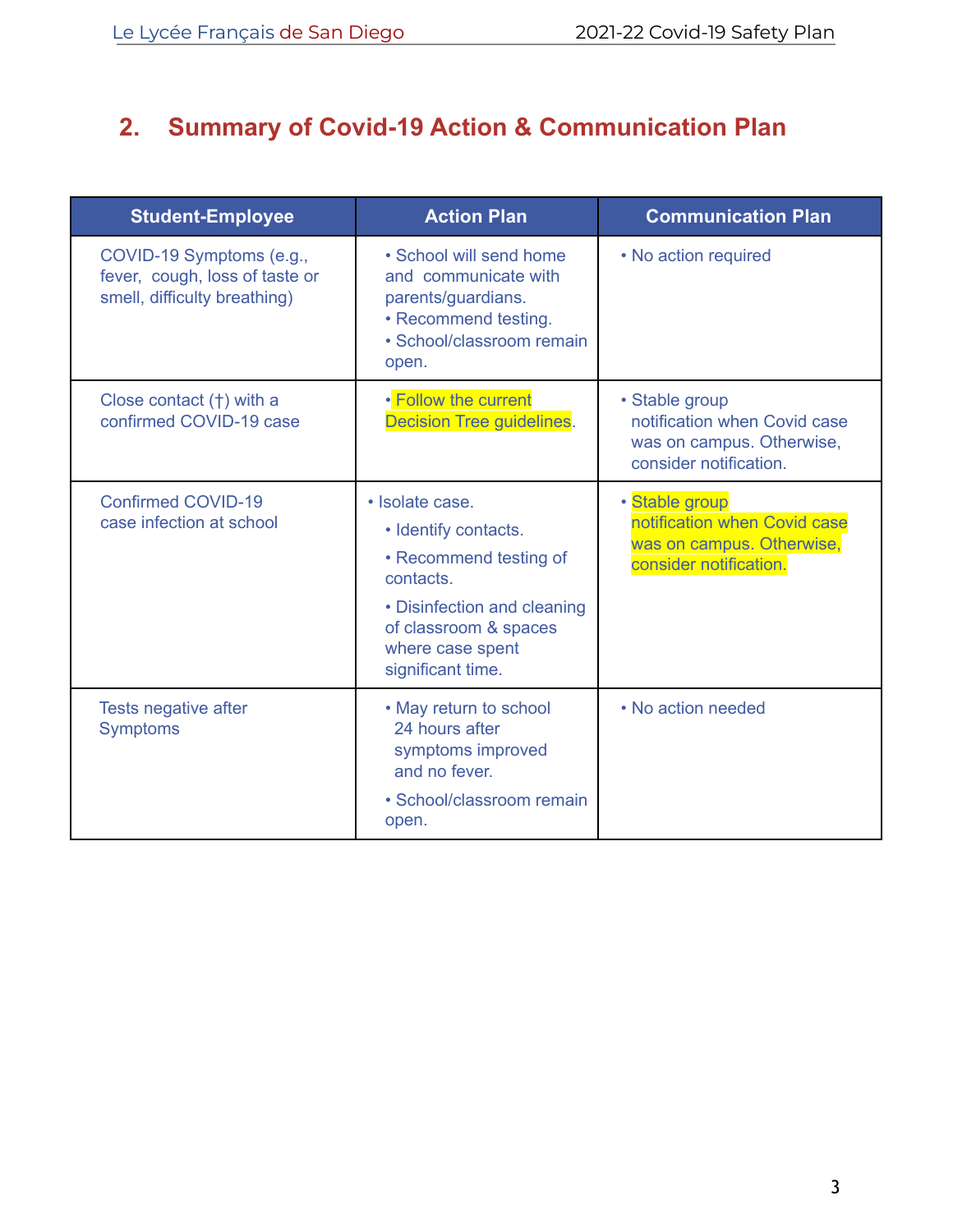# <span id="page-4-0"></span>**3. Preventive Safety Measures: a layered approach to make our school safe**

#### <span id="page-4-1"></span>**3.1. Face coverings**

- ❖ Masks are **mandatory outdoors during community and special events**. Otherwise they are **optional outdoors** for all students, employees, contracted providers, volunteers and visitors.
- ❖ Following the new face covering guidance and recommendations from **[the CDC](https://r20.rs6.net/tn.jsp?f=001PjFTOj9AghYvP3I_6rhRoYeZxHhvEPKHdAdnxBjzXlhRmGXe0bSI-7kNn4AIwaFaXkAC55OcTe_TMfm-ueQ9psfs6wevcsFU5tjjUuipgHhzC7tHjBsamk-h_SsSdqmdsGT3YjWUX_F9g0j8YzYP95uh8e1yI88FNGz9dmrh-LZDMTKWBnWX4fsY9IuRUM-qlU_1xYm36WM4q0FzTv0_Vg==&c=Bcd_lF9ybrkkbOnhkHkAyH0UIXUBkJU3lP_HamDGPSMvxzlTbkBLIA==&ch=QTBMlb4w-2Z8G7Exhjc0AHdoKaGi75-di7HqTHDbo_V5X7iGOjZoag==)**, the **[State of California \(CDPH\)](https://r20.rs6.net/tn.jsp?f=001PjFTOj9AghYvP3I_6rhRoYeZxHhvEPKHdAdnxBjzXlhRmGXe0bSI-9SQvdx-ZvrVCajE3IJj_wqRfBqlY5nP3NkPhvQT44K9NAPRqnkPcR8dO-OntNq4vuUQNPAlNOZ3OR56iAsM3yM9Krz1gH-6hS1mi1RZWpFYLrOVpVjXQqQ93fCg--jcxRP_w_GCI78TKHxF5xWbu3LQskCGDywezI18NwSOCWMEAco24eyJelbrZMsGz9DqJg==&c=Bcd_lF9ybrkkbOnhkHkAyH0UIXUBkJU3lP_HamDGPSMvxzlTbkBLIA==&ch=QTBMlb4w-2Z8G7Exhjc0AHdoKaGi75-di7HqTHDbo_V5X7iGOjZoag==)** and **[the County of San Diego](https://r20.rs6.net/tn.jsp?f=001PjFTOj9AghYvP3I_6rhRoYeZxHhvEPKHdAdnxBjzXlhRmGXe0bSI-7kNn4AIwaFap4lZtVzbhKyUe-ouUsiue1SXllxW7WewI5UHqTE6puaOwdaAgzUfSRW0-9wgsRg9-buTsW5NDs03_EPG8ZTtC-bbdt9ve4afF8HLjCDHIlVDRHzezMgj9bzMyQeBBLNHRY0gkAWjMABIEsQlUGqHAFD9o-L5urxvfVAN84SzrCV1uvLLIv148Xt7l5U2PlCjPZjt6QFJTFxjoOpNTs2Oy4gW35lcDKQi&c=Bcd_lF9ybrkkbOnhkHkAyH0UIXUBkJU3lP_HamDGPSMvxzlTbkBLIA==&ch=QTBMlb4w-2Z8G7Exhjc0AHdoKaGi75-di7HqTHDbo_V5X7iGOjZoag==)**, **Le Lycée Français de San Diego will move indoor masking guidance from required to strongly recommended for all individuals (all students and employees from Preschool to grade 8), starting Monday, March 14, 2022**.
- ❖ Volunteers and visitors **are still required to mask indoors**, unless they are alone in a room. A visitor is someone who is not part of our community (staff, families) and not a substitute teacher.
- ❖ Persons exempted from wearing a face covering due to a medical condition, must wear a non-restrictive alternative, such as a face shield with a drape on the bottom edge, as long as their condition permits it. Any specific medical condition should be shared by email with the principal, prior to coming on-campus.
- ❖ If a student forgot to bring a mask, the school will provide one using its Office supply.
- ❖ Parents can send an official request to the teacher in order to make sure their child keeps his/her mask (under official guidelines requirements).
- ❖ An employee who doesn't want to follow the mask policy will be reminded of the policy and how it relates to protecting the in-person instruction and preventing necessary absences. Not complying with this policy will start a disciplinary process that may include termination of employment.
- ❖ An employee or a student who would like to keep a mask should be able to do so without any direct or indirect judgment or comment from anyone. Not complying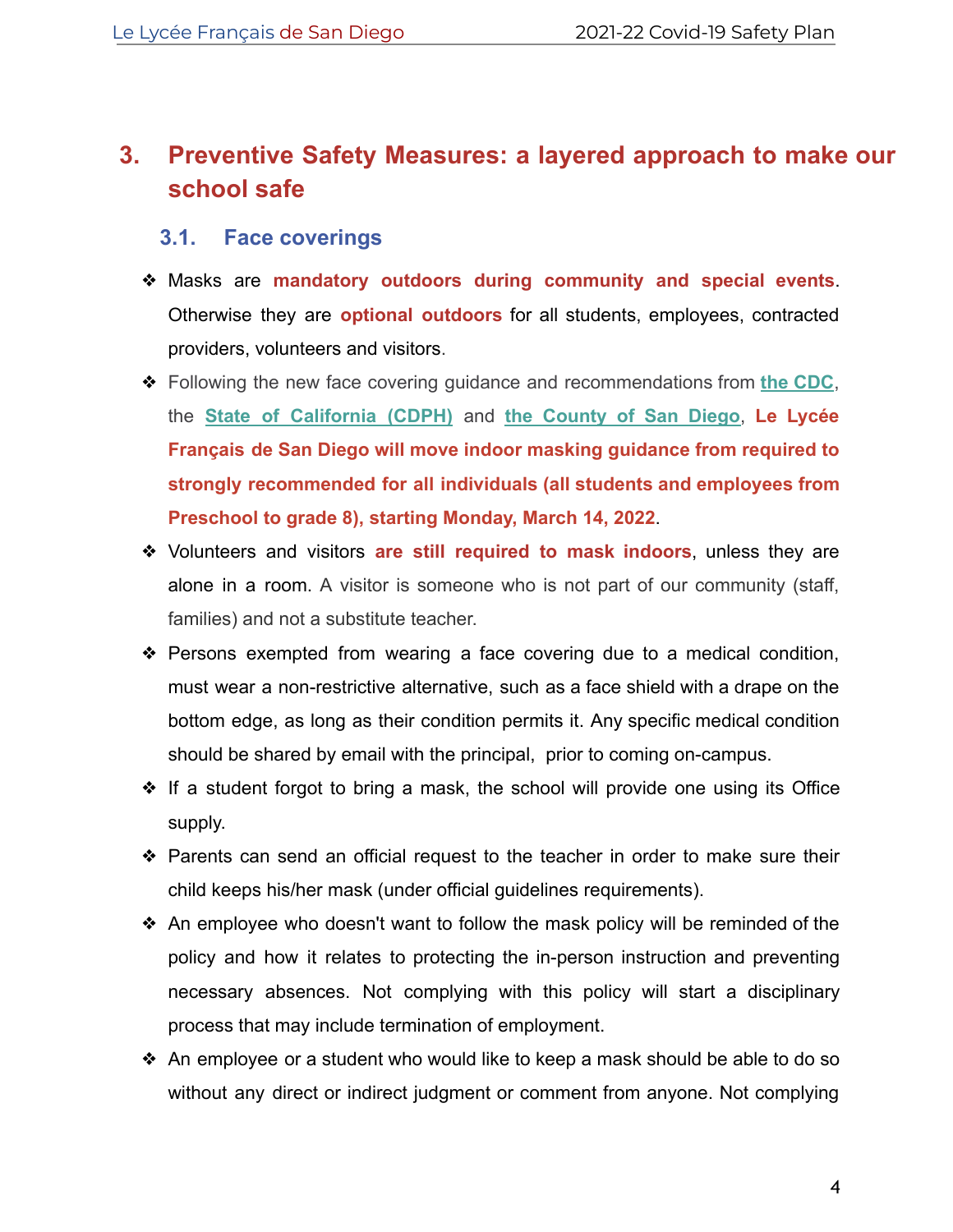with this rule would result in starting our harassment or bullying prevention protocol.

- ❖ Teachers will explain the changes of policy to their students. If any student is missing, teachers should explain the rules when they come back.
- ❖ A general communication will be sent to present the policy prior back-to-school and will be sent as reminder on a regular basis to the community.
- ❖ A specific communication will be sent to present our mask policy to any contracted providers, substitutes and non-regular visitors.

### <span id="page-5-0"></span>**3.2. Physical Distancing**

Recent evidence indicates that in-person instruction can occur safely with the recommendation to maintain a physical distance of at least 3 feet. This is consistent with [CDC K-12 School Guidance](https://www.cdc.gov/coronavirus/2019-ncov/community/schools-childcare/k-12-guidance.html).

- ❖ **Outdoors, K-12 students may play with others who are not in the same class**. Balls and other recess equipment may be used and shared. Preschool students will play with the same age group only.
- ❖ **Indoors, no stable groups may use the same space at the same time, except in the auditorium when 6ft distance is possible and doors are opened**. A stable group is a group of students and adults from the same specific grade or after-school activity.
- ❖ Employees, students, parents, contracted providers, substitutes, volunteers and visitors, who are not part of a stable group must maintain a physical distance of at least 6ft with any student of this stable group as much as feasible.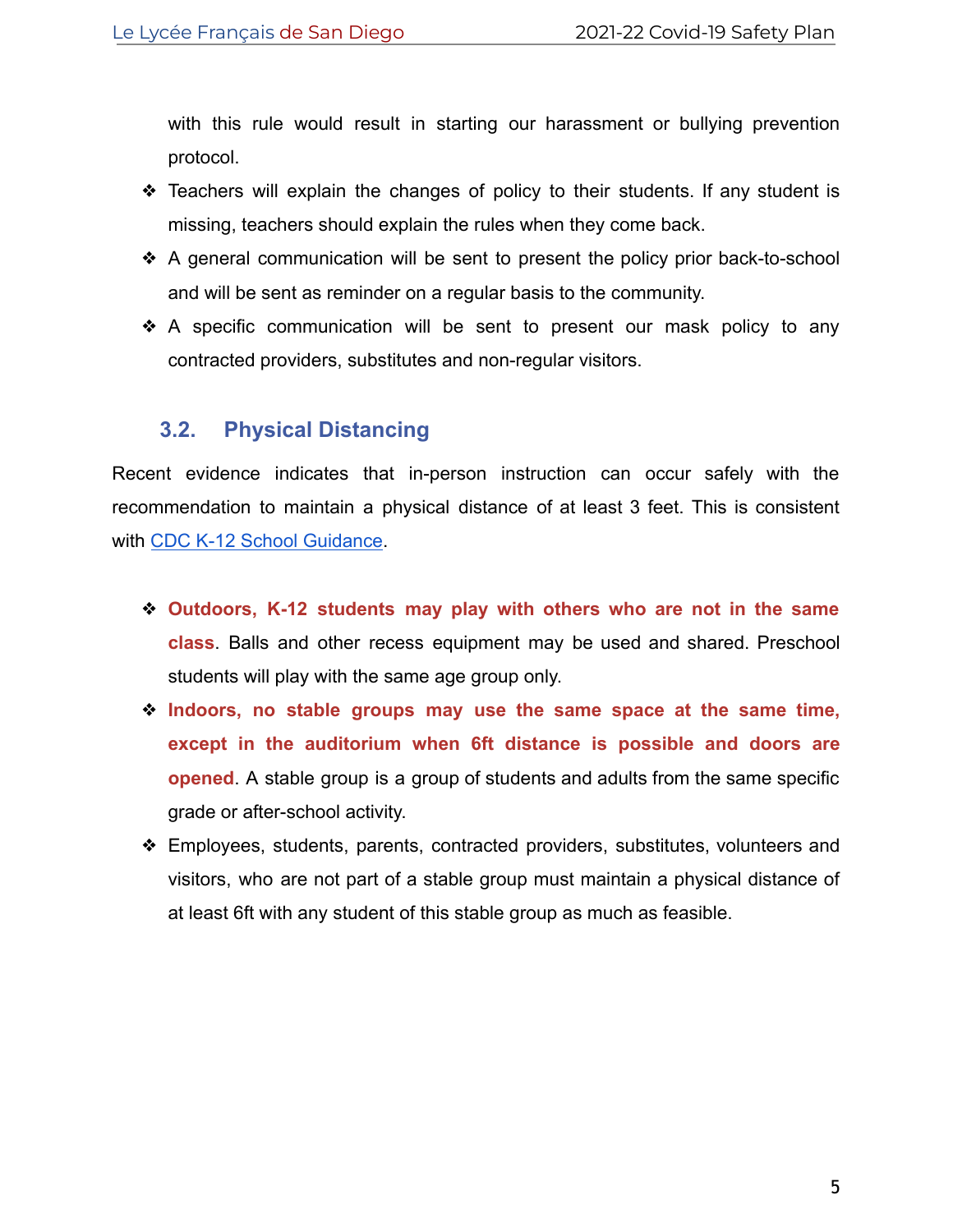### **3.3. Ventilation**

<span id="page-6-0"></span>For indoor spaces, ventilation is optimized by following [CDPH Guidance on Ventilation of](https://www.cdph.ca.gov/Programs/CCDPHP/DEODC/EHLB/IAQ/Pages/Airborne-Diseases.aspx) [Indoor Environments and Ventilation and Filtration to Reduce Long-Range Airborne](https://www.cdph.ca.gov/Programs/CCDPHP/DEODC/EHLB/IAQ/Pages/Airborne-Diseases.aspx) [Transmission of COVID-19 and Other Respiratory Infections: Considerations for Reopened](https://www.cdph.ca.gov/Programs/CCDPHP/DEODC/EHLB/IAQ/Pages/Airborne-Diseases.aspx) [Schools.](https://www.cdph.ca.gov/Programs/CCDPHP/DEODC/EHLB/IAQ/Pages/Airborne-Diseases.aspx)

Our Facility Manager is in charge of reviewing and determining how this guidance is implemented.

Below is explained how the filtration provided by mechanical ventilation systems to MERV 13 will work with our equipment.



Filter type MERV (Minimum Efficiency Reporting Value). Each unit will be equipped with filters type **MERV13** and will be replaced on a regular maintenance schedule.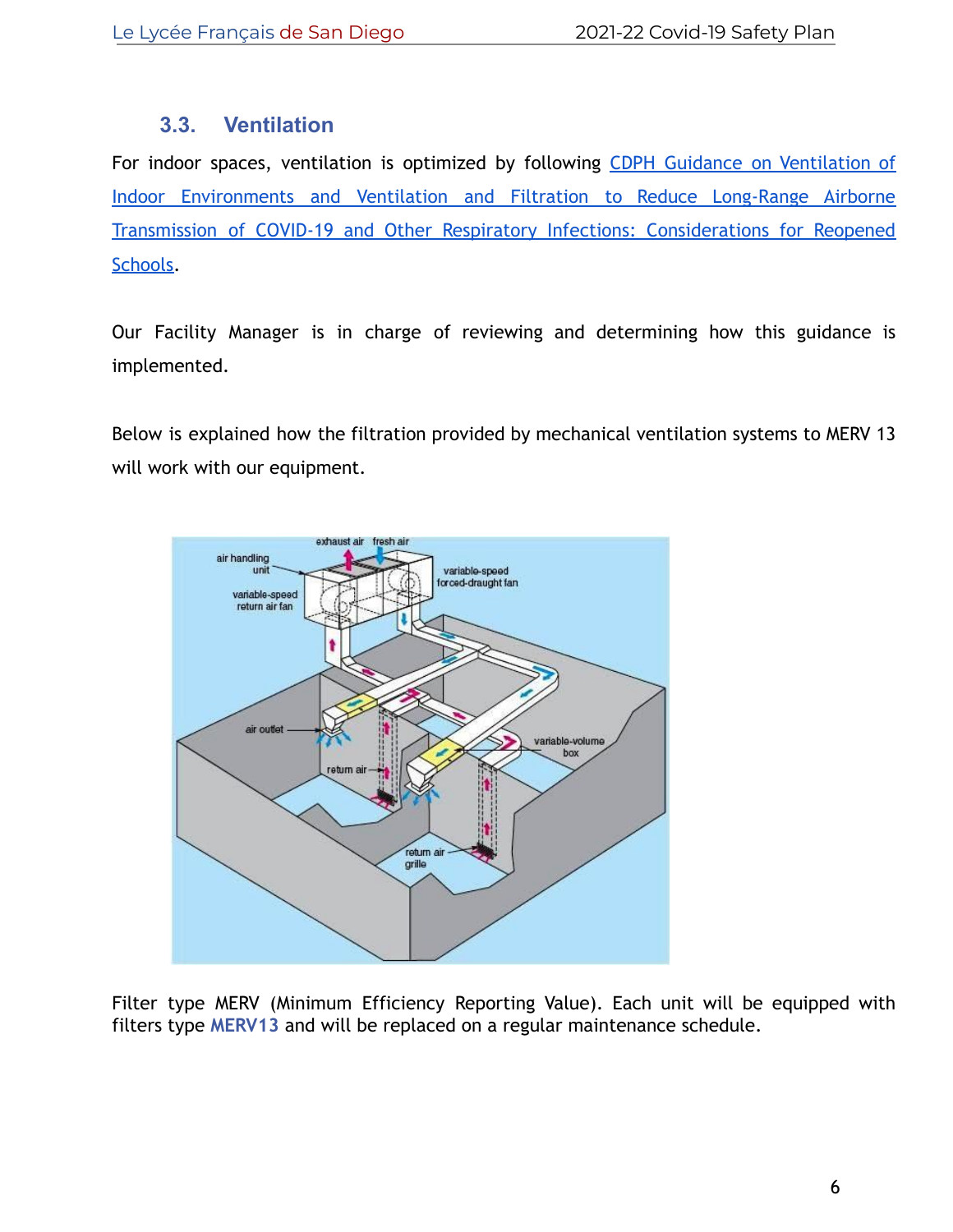| <b>Standard 52.5 Minimum</b><br><b>Efficiency Reporting</b><br><b>Value</b> | <b>Dust Spot</b><br><b>Efficiency</b> | <b>Arrestance</b> | <b>Typical Controlled</b><br>Contaminant   | <b>Typical Applications and</b><br><b>Limitations</b> | <b>Typical Air Filter/Cleaner Type</b>                                                    |
|-----------------------------------------------------------------------------|---------------------------------------|-------------------|--------------------------------------------|-------------------------------------------------------|-------------------------------------------------------------------------------------------|
|                                                                             |                                       |                   |                                            |                                                       | >99.999% eff. On .10-.20 pm                                                               |
| 20                                                                          | n/a                                   | tVa               | < 0.30 pm particle size                    | Cleanrooms                                            | Particles                                                                                 |
| 19                                                                          | n/a                                   | $t\sqrt{a}$       | Virus (unattached)                         | Radioactive Materials                                 | <b>Particles</b>                                                                          |
| 18                                                                          | n/a                                   | n/a               | Carbon Dust                                | Pharmaceutical Man.                                   | Particulates                                                                              |
| 17                                                                          | n/a                                   | n/a               | All Combustion smoke                       | Carcinogenetic Materials                              | >99.97% eff. On .30 pm Particles                                                          |
| 16                                                                          | nía                                   | n/a               | 30-1.0 pm Particle Size                    | General Surgery                                       | Bag Filter-Nonsupported                                                                   |
| 15                                                                          | >95%                                  | n/a               | All Bacteria                               | Hospital Inpatient Care                               | microfine fiberglass or<br>synthetic media, 12-36 in. deep, 6-                            |
| 14                                                                          | 90-95%                                | >98%              | Most Tobacco Smoke                         | Smoking Lounges                                       | 12 pockets<br><b>Box Filter-Rigid Style Cartridge</b><br>Filters 6 to 12" deep m ay use   |
| 13                                                                          | 89-90%                                | >98%              | Proplet Nuceli (Sneeze)                    | Superior Commercial Buildings lofted or paper media.  |                                                                                           |
| 12                                                                          | 70-75%                                | >95%              | 1.0-3.0 pm Particle Size<br>Legionella     | Superior Residential                                  | Bag Filter-Nonsupported<br>microfine fiberglass or<br>synthetic media, 12-36 in. deep, 6- |
| 11                                                                          | 60-65%                                | >95%              | <b>Humidifier Dust</b><br><b>Lead Dust</b> | Better Commercial Buildings                           | 12 pockets                                                                                |

Airflow return will go to the MERV13 filter then the coils (Cooling - Heating). Outdoor air supply will be opened to 100% to allow the maximum outside airflow possible.



[https://vertexeng.com/insights/hvac-system-considerations-in-the-covid-19-era-part-1-cdc](https://vertexeng.com/insights/hvac-system-considerations-in-the-covid-19-era-part-1-cdc-and-ashrae-guidelines/)[and-ashrae-guidelines/](https://vertexeng.com/insights/hvac-system-considerations-in-the-covid-19-era-part-1-cdc-and-ashrae-guidelines/)

#### ❖ **Coil treatment**

Each unit coils will be treated with a cleaner & disinfectant. This product is an EPA registered product. This product exhibits virucidal activity against Coronavirus, SARS associated Coronavirus according to the manufacturer specs sheet. The coils will be maintained during a regular maintenance program.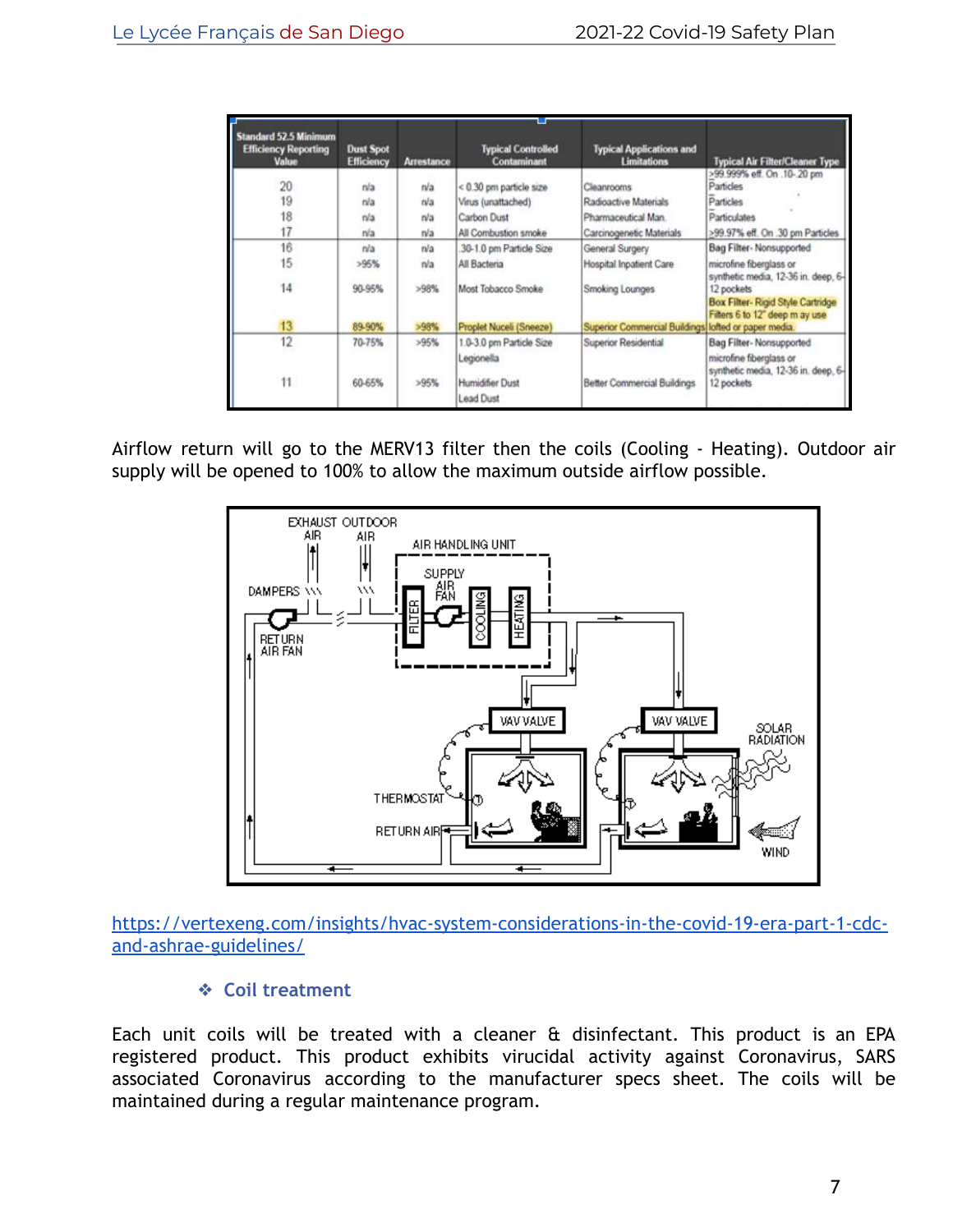#### <span id="page-8-0"></span>**3.4. Cleaning and disinfection**

Portable hand washing stations at auditorium entrance Students will be required to wash their hands before and after recess and lunchtime and anytime they use the restroom. Staff will model proper handwashing technique and will reinforce handwashing throughout the day.

#### ❖ **Cleaning schedule**

➢ **Night shift:** the cleaning crew (outside company) will do cleaning and sanitizing work based on the following schedule below. A daily chart will be posted to identify the work done.

| Cleaning $\overline{a}$ sanitizing by janitor (all rooms $\overline{a}$ corridors)                                                                                                                                                |  |
|-----------------------------------------------------------------------------------------------------------------------------------------------------------------------------------------------------------------------------------|--|
| • Vacuum rugs<br>• Sweep/broom floor<br>$\bullet$ Empty all trash<br>• Sanitize & clean sink & wash board<br>• Sanitize all door knobs and handles<br>• Sanitize toilet buttons $\alpha$ handles<br>• Sanitize light switches     |  |
| • Sanitize refrigerator handles/doors<br>• Sanitize all small equipment on counter<br>• Clean all dishes left in sink<br>• Sanitize tables $\alpha$ chairs<br>• Sanitize drinking fountains<br>• Sanitize trash can tops (if any) |  |
| • Properly arrange furniture $\alpha$ chairs<br>• Mop Floors (vacuum if carpet)<br>• Water bottle filler<br>• Bathrooms<br>• Outside lunch area (tables & chairs)                                                                 |  |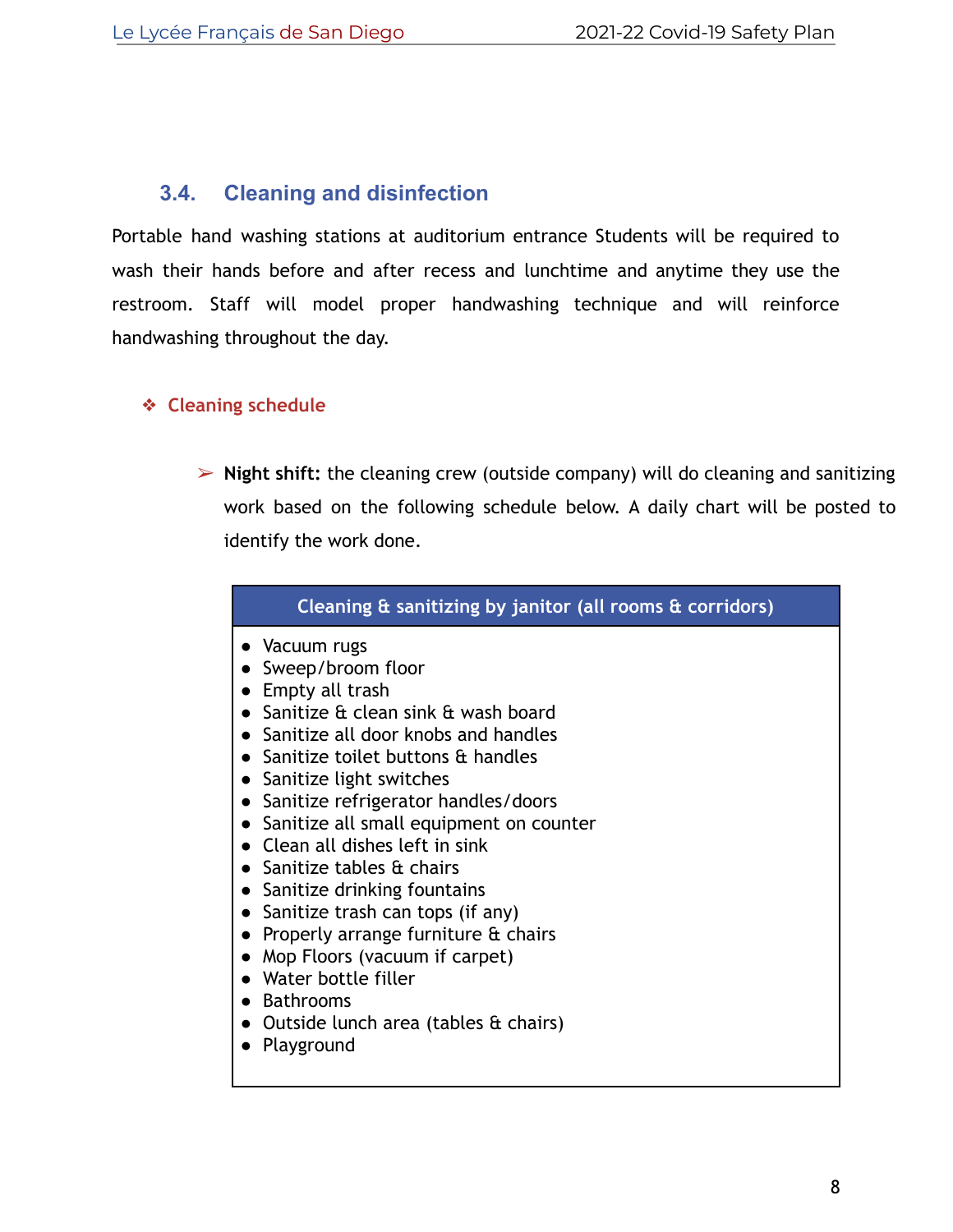#### ➢ **Day shift**:

The cleaning and sanitizing will be done by the staff with the help of our cleaning crew company. This company will provide 1 person Monday to Friday from 10am to 2pm to help sanitize restrooms and the playgrounds.

| <b>Cleaning by teachers</b>    | Cleaning by assistants (for preschool<br>classes) |
|--------------------------------|---------------------------------------------------|
| - classroom tables and chairs  | -class material                                   |
| - lunch table by staff on duty | -class toys                                       |
| - PE material                  | -cots/mattresses                                  |

| <b>Front office/lobby</b>                                                                 | <b>Cleaning/sanitizing by</b>                                                                                            |
|-------------------------------------------------------------------------------------------|--------------------------------------------------------------------------------------------------------------------------|
| - Adult bathrooms<br>- sanitizing pens.                                                   | - Each person using the bathroom must<br>sanitize the toilet (seat, handle), soap<br>dispenser, counter and sink faucet. |
| At end of day, prepare the table for<br>following day:<br>- pens are sanitized and ready. | - Sanitize the handle on your way out<br>and throw the towel in the outside<br>trash.                                    |
|                                                                                           | - Adult bathrooms to be cleaned &<br>sanitized by the cleaning crew in the<br>middle of the day                          |

- ❖ **Cleaning Tools:** These cleaning tools are used throughout the building:
	- ➢ **Cleaning Spray** is a spray bottle that consists of soap and water. This spray will remove germs, dirt, and impurities from surfaces. Cleaning does not kill germs, but by removing them, it lowers their numbers and the risk of spreading infection.
	- ➢ **Disinfecting Spray** is a spray bottle used to kill germs on surfaces.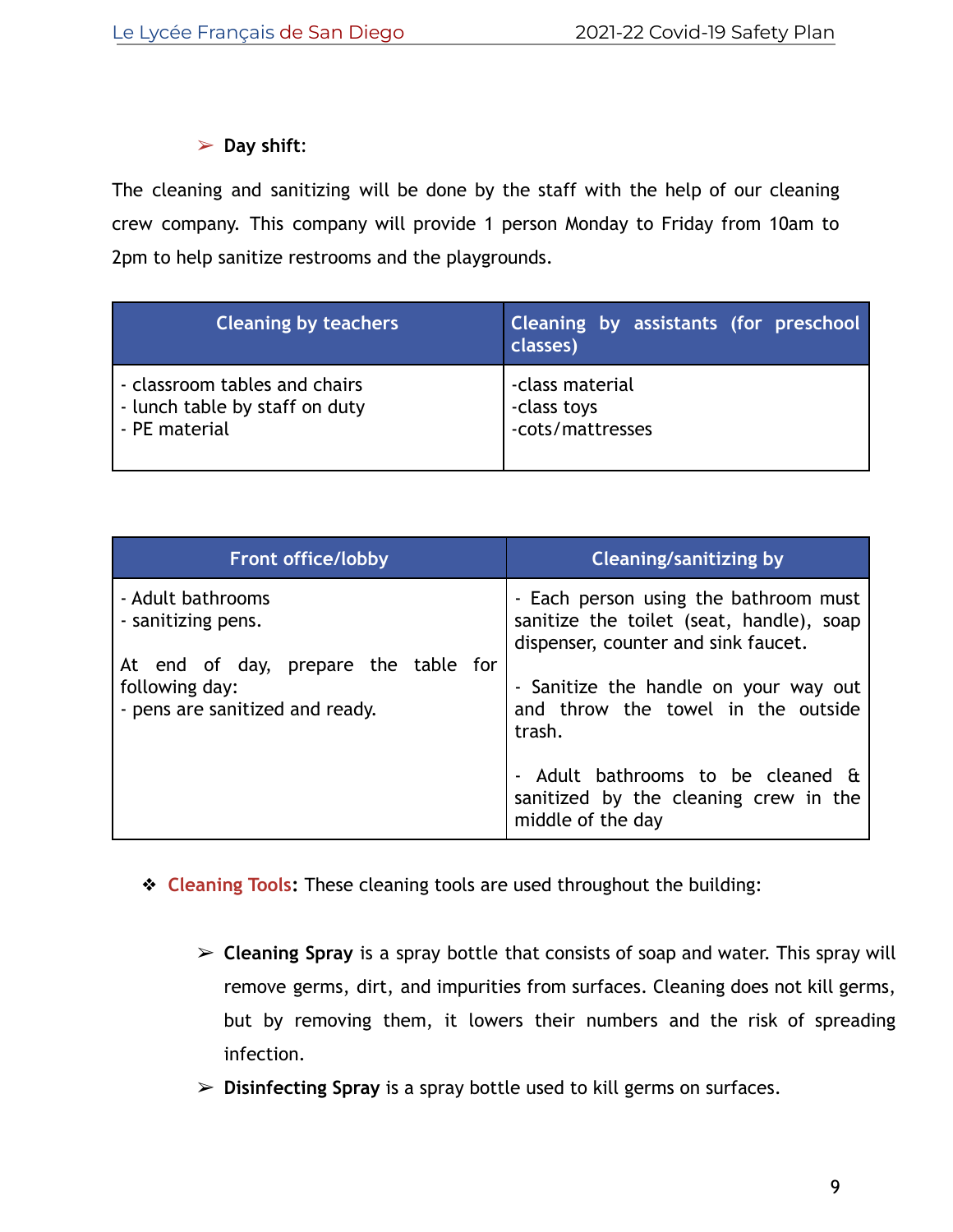- ➢ **Spray Bottles Location:** are properly labelled and out of reach of children on shelves 5' feet high located at each sink.
- ➢ **Hand Sanitizer** will be available for grades Kindergarten and above inside each classroom, outside and in the auditorium. If hands are not visibly dirty, alcohol-based hand sanitizers with at least 60% alcohol (not recommended for students with dry skin or rashes) can be used if soap and water are not readily available.
- ➢ **Disinfecting Wipes** contain active ingredients such as dimethyl ethylbenzyl and benzyl ammonium chlorides that kill cold, flu, e.coli, salmonella, strep, MRSA and staph viruses.
- ➢ **Soap:** soap and water is available through the wash station outside the building and inside the building.
- ➢ **Building Signs** to be aware of and where to find them
- ❖ **Disinfection** will be scheduled in the next 24 hours if a Covid-19 case is reported in a specific classroom, and all the rooms used during exposure by the individual who has been tested positive.

## **3.5. Access to building**

<span id="page-10-0"></span>Official guidance mentions:

- ❖ **Schools should limit nonessential visitors**, volunteers, and activities involving external groups or organizations with people who are not fully vaccinated, particularly in areas where there is moderate to high COVID-19 community transmission.
- ❖ Schools should not limit access for direct service providers but can ensure compliance with school visitor policies.
- ❖ Schools should continue to emphasize the importance of staying home when sick. Anyone, including visitors, who has symptoms of infectious illness such as flu or COVID-19 should stay home and seek testing and care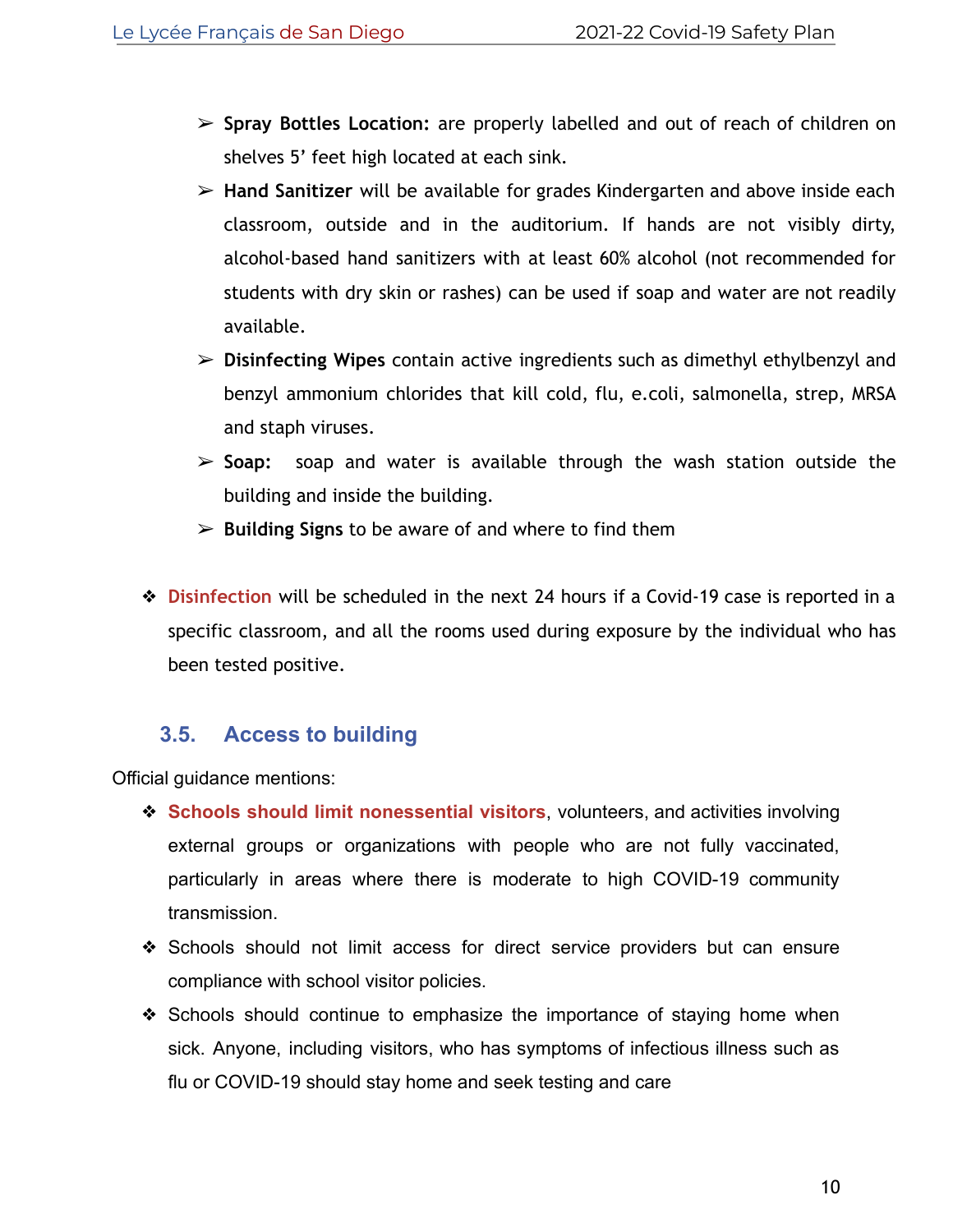Following these recommendations:

- ❖ **Parents/guardians cannot access the building to pick-up or drop off their children**.
- ❖ Preschool parents may request the Preschool Director to visit their child's classroom, according to SDSS regulations.
- ❖ Only fully vaccinated PTR members, volunteer teachers (who went through teachers screening) and adults attending classes may access the building after prior notification. For PTR or teaching/learning purposes only.
- ❖ All other visitors and volunteers are allowed to come in the front office only, if they answer "no" all these questions:

# => HAVE YOU BEEN IN CLOSE CONTACT WITH A COVID-19 CASE IN THE LAST 2 WEEKS?

#### => DO YOU EXPERIENCE ANY OF THESE SYMPTOMS?

| Fever or chills                             |
|---------------------------------------------|
| Cough                                       |
| Shortness of breath or difficulty breathing |

- $\Box$  Fatigue
- Muscle or body aches
- $\Box$  Headache
- $\Box$  New loss of taste or smell
- $\Box$  Sore throat
- Congestion or runny nose
- □ Nausea or vomiting
- $\Box$  Diarrhea
- ❖ In-person tours can be scheduled when children are present but cannot include in-class visits.
- ❖ Specific presentations by parents and volunteers are not allowed indoors when children are present.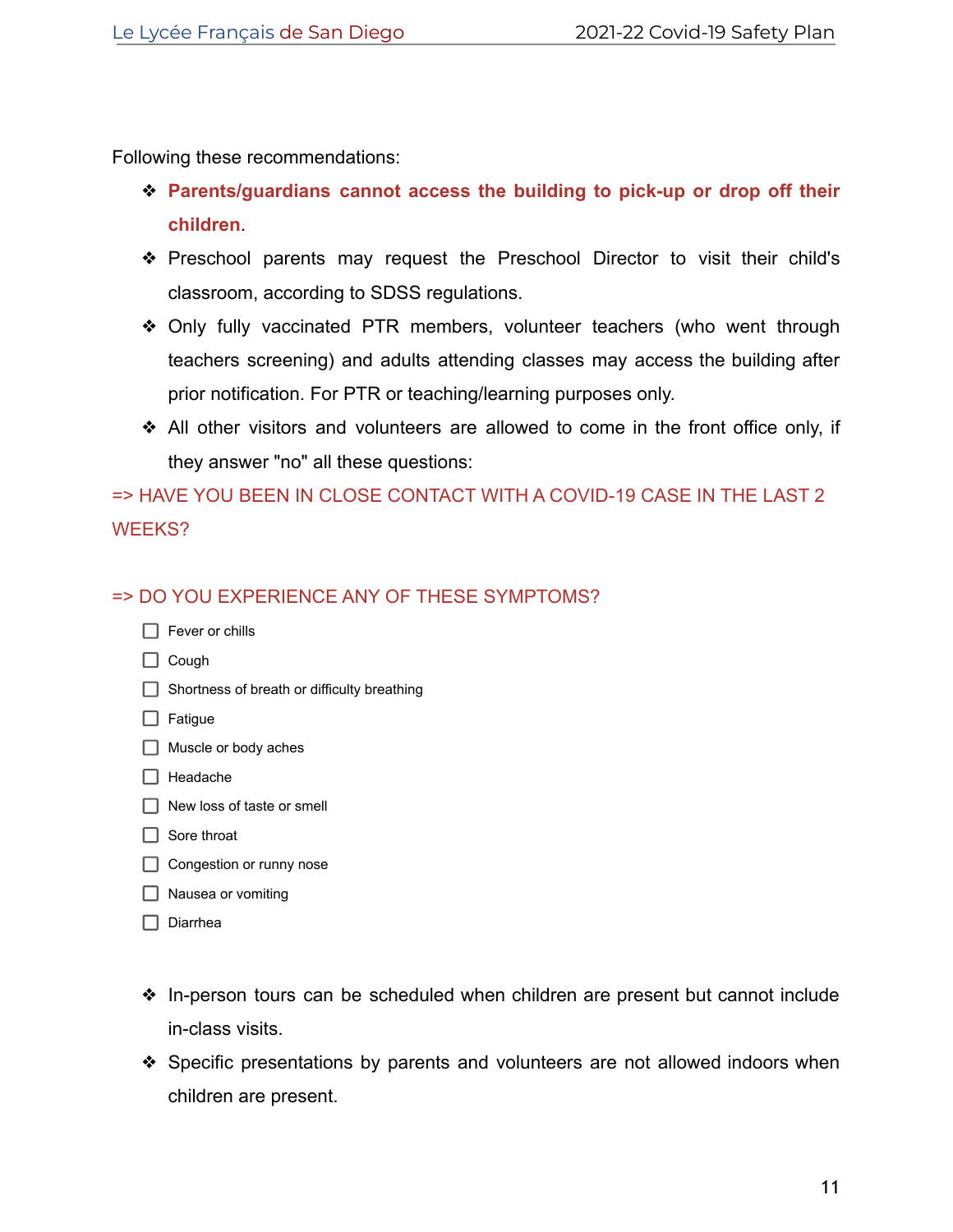#### <span id="page-12-0"></span>**3.6. Use of common spaces**

- ❖ **Teachers Lounge**: can be used by all employees.
- ❖ **\*Auditorium**: outside of P.E. and Art classes may be used by one stable group at a time, unless during rainy days when 2 stable groups may use the space during recess, with a separation between the 2 groups of at least 3ft, per CDC guidelines.
- ❖ **Kitchen**: may be used by one stable group at a time. Coffee machine, fridge and microwave may be used after washing hands and cleaning the handles.
- ❖ **Motricity Room**: may be used by one stable group at a time.
- ❖ **Science Lab**: may be used by Middle School students only, unless no other students are present.
- ❖ **Library**: may be used by one stable group at a time.

### <span id="page-12-1"></span>**3.7. Hand Hygiene**

- ❖ All staff will get training before back-to-school to review this hand hygiene protocol.
- ❖ All students will get taught how and when to wash hands efficiently on the first day of school by their lead teachers, including: avoiding contact with one's eyes, nose, and mouth; and covering coughs and sneezes.
- ❖ Teachers are responsible for making sure their students are washing hands on the mandatory settings listed below.
- ❖ Hand washing is mandatory for all:
	- $\triangleright$  Before and after eating
	- $\triangleright$  After using the toilets
	- $\triangleright$  After handling garbage or removing gloves
- ❖ Hand hygiene supplies are handled by the Office Manager who will maintain an inventory and make sure no material is missing.
- ❖ Any missing items in the playground or common spaces should be mentioned to the Office Manager by the adult who noticed it.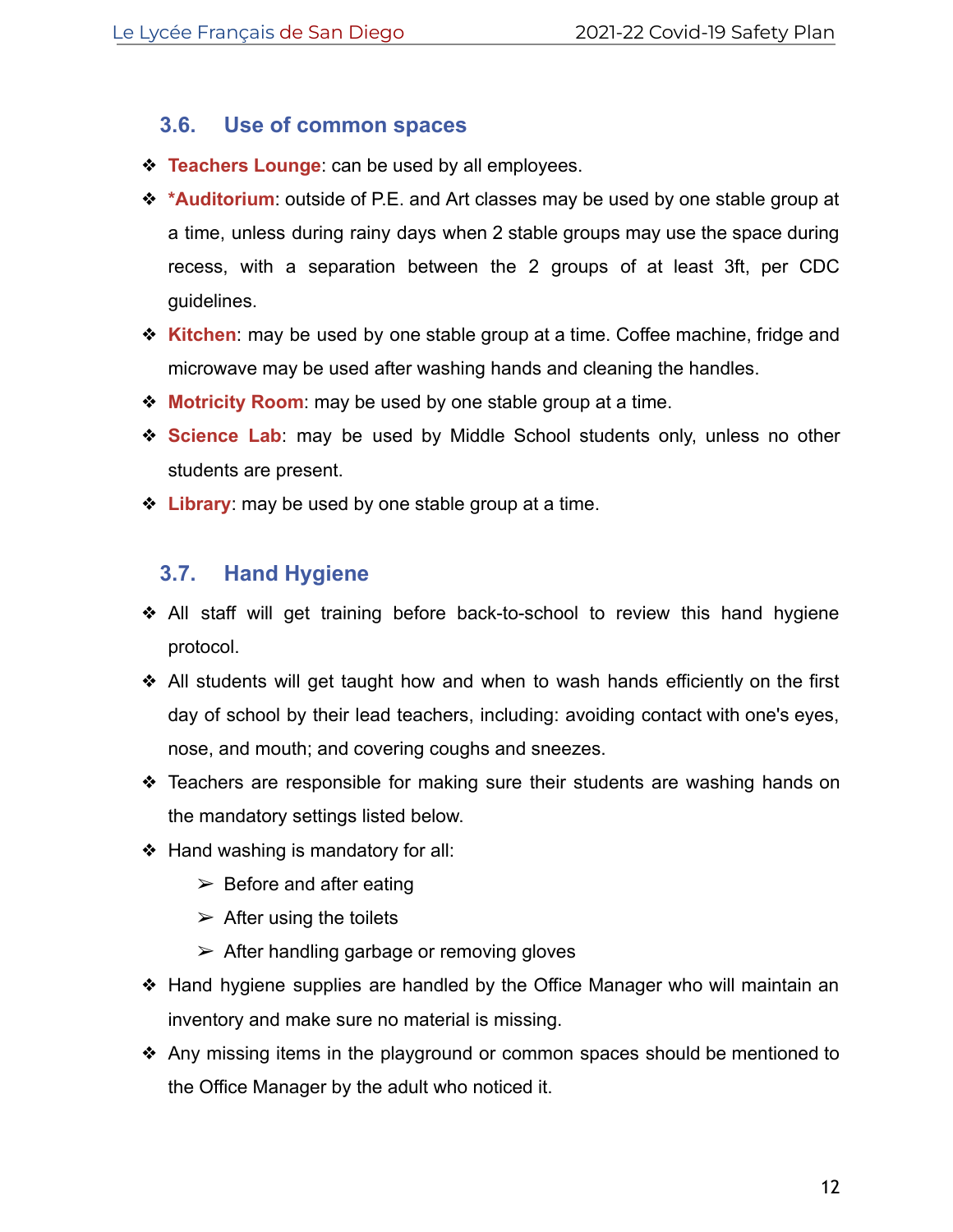## **3.8. Communication & transparency with the community**

<span id="page-13-0"></span>Communications to the community regarding our Covid Safety Plan will be scheduled:

- ❖ Before back-to-school by sharing the whole document.
- ❖ Before back-to-school by presenting on a pre-recorded video the key points of the document.
- ❖ Before back-to-school to all employees for training.
- ❖ As a regular reminder, attached to the Principal regular emails.
- ❖ Anytime there is a change made by local authorities on the Decision Tree, the K-12 CDPH and childcare guidelines.
- ❖ Anytime there is a change in the school's protocol.

## <span id="page-13-1"></span>**3.9. Planning ahead and trigger response**

In order to be proactive to a change of local circumstances, this is the action plan that could trigger an efficient response to adapt quickly to potential scenarios:

- **1. If the local (San Diego) Covid-19 case rate doesn't change significantly AND if the school doesn't have an outbreak**: no major change in the CSP and regular weekly assessment by the Admin Team will still be conducted.
- **2. If the local (San Diego) Covid-19 case rate is declining significantly AND if the school doesn't have an outbreak**: lifting restrictions in the CSP will be considered by the Admin Team and local experts.
- **3. If the local (San Diego) Covid-19 case rate is rising significantly OR if there is at least one outbreak\*\* at school**: a meeting will be scheduled urgently with the Admin Team and local experts to evaluate the situation and explore more mitigation strategies, if deemed necessary.

\*\* *an outbreak is defined as having at least 3 students positive over 14 days in the same stable group, from a different household*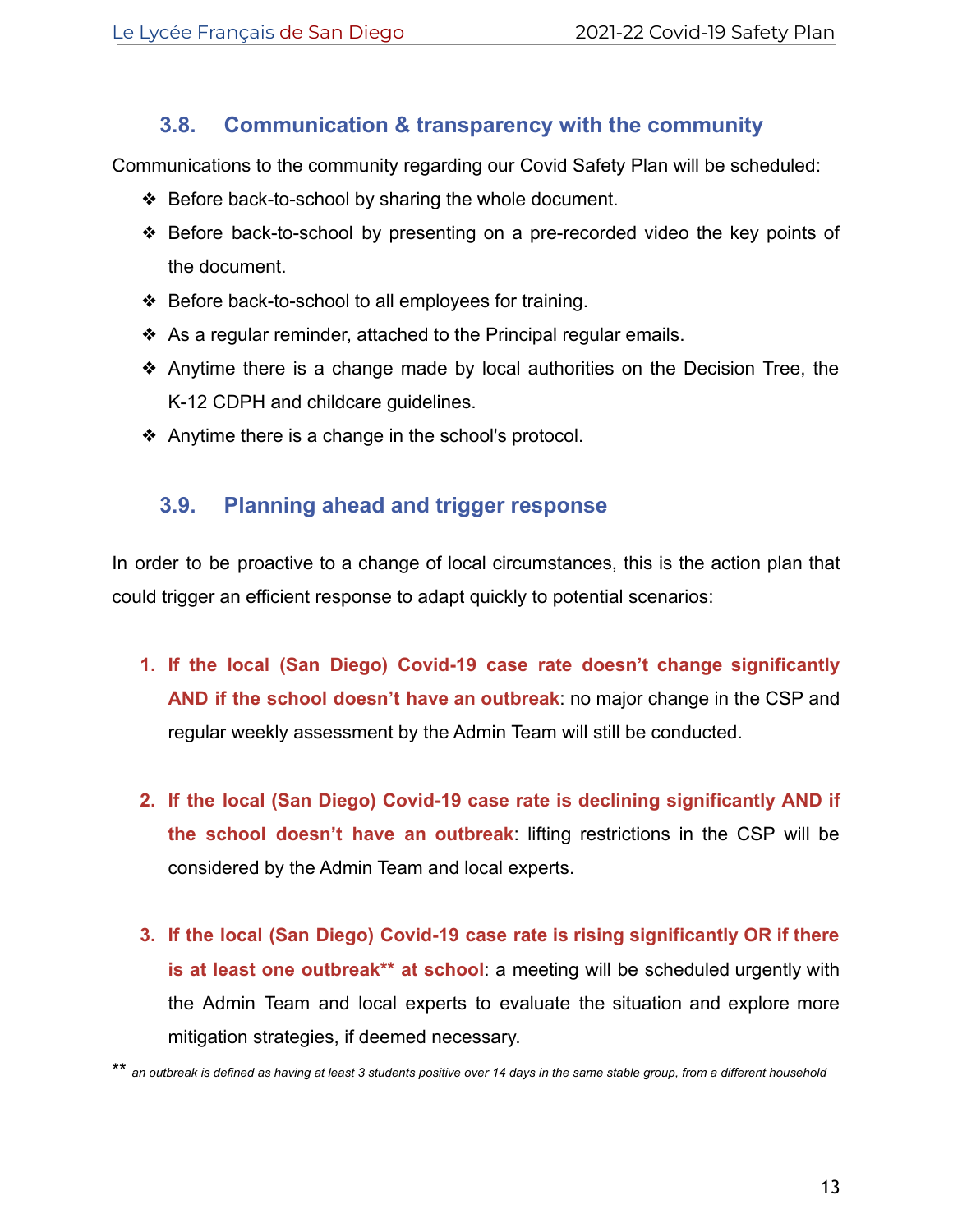Additional mitigation strategies that could be considered for our "Scenario 3":

- ❖ Outdoor/indoor mask mandate for everyone.
- ❖ Maintain stable groups outdoors as well.
- ❖ Impose stricter quarantine periods for fully vaccinated individuals when exposure happens in a household setting.
- ❖ Travel testing and/or quarantine mandate.
- ❖ Limit the use of the auditorium
- ❖ Canceling After-School Activities.
- ❖ Planning regular testing for our students.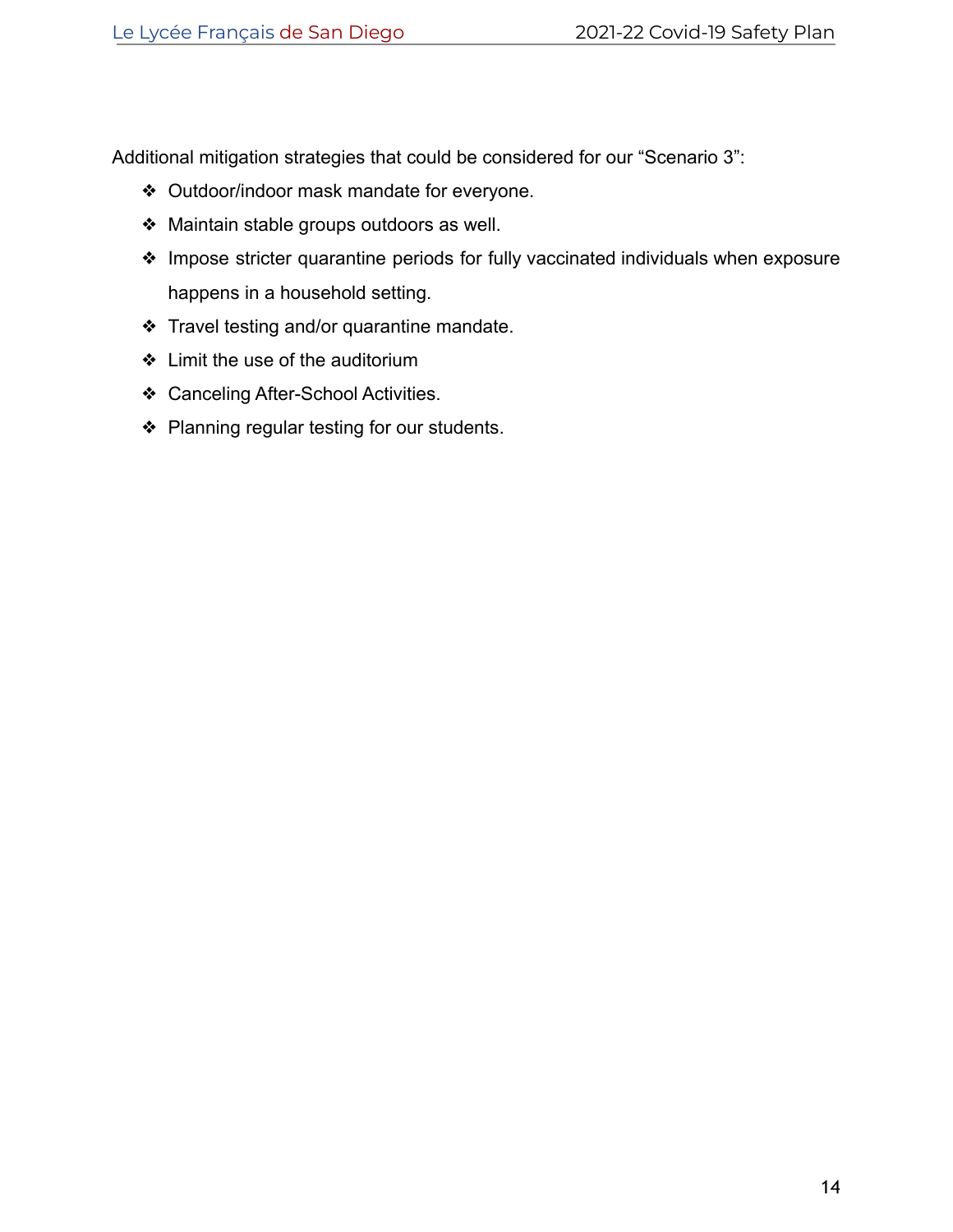# <span id="page-15-0"></span>**4. Symptoms and Cases Screening Procedures**

## **4.1. Symptoms screening: following the Decision Tree**

<span id="page-15-1"></span>The school will strictly follow the [SDCOE Decision Tree](https://covid-19.sdcoe.net/Portals/covid-19/Documents/Health%20Practices/COVID-19-Decision-Tree.pdf) regarding symptoms screening.

- ❖ To ensure that parents, students and employees know how to follow this Decision Tree, monthly communications and reminders will be sent to the community. Training for all employees will also be conducted before Back-to-School.
- ❖ A communication will be sent to parents before back-to-school to promote daily screening at home for fever and symptoms.
- ❖ If your family is considering travel at this time, or planning a trip, please review this important [travel advisory from CDPH](https://covid19.ca.gov/travel/). Quarantine and testing will be decided on a case-by-case basis considering the current [CDC travel guidelines](https://www.cdc.gov/coronavirus/2019-ncov/travelers/index.html).
- ❖ If a student has one symptom related to Covid at home:
	- ➢ Parents/Guardians must let the school know by email ([administration@lfsd.org](mailto:administration@lfsd.org)).
	- $\triangleright$  The school Office will acknowledge the email reminding the steps to follow from the Decision tree and the potential dates of return. The Office will copy this email to any employee who is in charge of the student.
	- $\triangleright$  The school Office will update a private file to track any symptoms, close contact or confirmed case.

### <span id="page-15-2"></span>**4.2. Case reporting, contact tracing and investigation**

Per Assembly Bill 86 (2021) and California Code Title 17, section 2500, schools are required to report COVID-19 cases to the local public health department. The Principal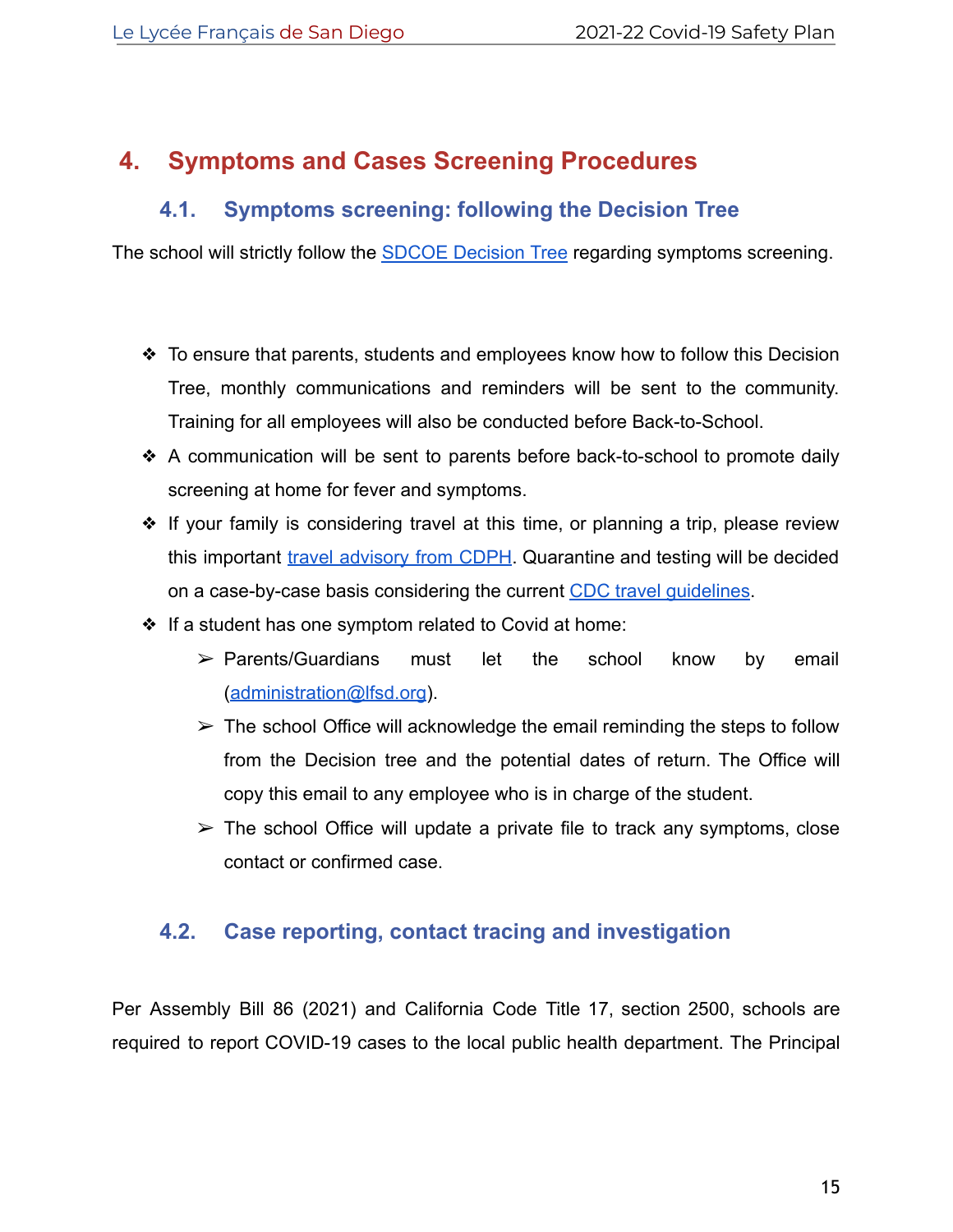is the Covid-19 liaison officer in charge of reporting a case to the County and the preschool Director to the SDSS.

After a case has been reported, the Covid-19 liaison officer will gather information including:

- ❖ The date of symptoms onset (if any).
- ❖ The nature of the symptoms (if any).
- ❖ The date of the test.
- ❖ The information on potential close contacts.

Consequently, this process will follow:

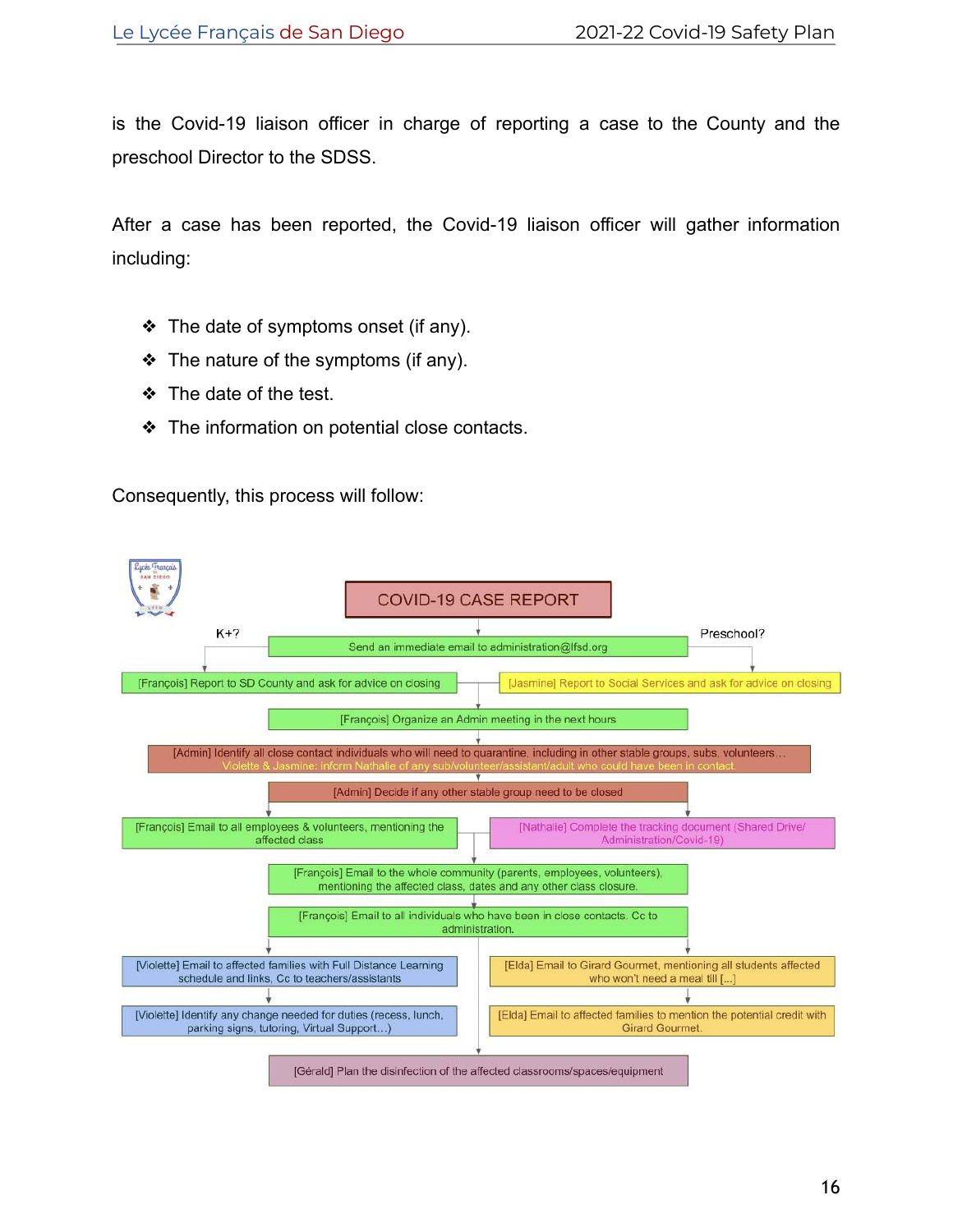The Principal will then follow-up with the affected parents/guardians/employees to let them know how to isolate at home and when they may come back on-campus. The returned date will be updated and communicated depending on the patient's condition. A student cannot return on campus without prior approval by the school by email. The length of the isolation or the quarantine is decided by the school only, not the parents.

### **4.3. Quarantine: when is it required?**

<span id="page-17-0"></span>The school will follow the [SDCOE Decision Tree](https://covid-19.sdcoe.net/Portals/covid-19/Documents/Health%20Practices/COVID-19-Decision-Tree.pdf) regarding quarantine options.

#### ❖ **Who needs to quarantine?**

- ➢ **Preschool**: following the [new local guidelines from March 1st](https://www.sandiegocounty.gov/content/dam/sdc/hhsa/programs/phs/Epidemiology/covid19/Community_Sector_Support/ChildCareServices/Childcare%20COVID%20Decision%20Tree.pdf), LFSD permits "asymptomatic exposed children to continue to attend childcare, regardless of vaccination status". Testing is required for all on day 5.
- ➢ **K-8**: LFSD uses the **Group Tracing** option, described in the SD County Decision Tree. Close contact students may remain on campus if they are asymptomatic and accept to be tested on day 3, 4 or 5 after the potential exposure. The school doesn't provide tests, it is the parents' responsibility to make sure they have one. Only positive results must be reported to school.
- $\geq$  People who have tested positive for Covid-19 within the past three months and recovered do not have to quarantine or get tested again as long as they do not develop new symptoms.

#### ❖ **What counts as close contact?**

- $\triangleright$  Being within 6 feet of someone who has Covid-19 for a total of 15 minutes or more over a 24-hour period.
- $\triangleright$  Providing care at home to someone who is sick with Covid-19.
- $\triangleright$  Having direct physical contact with the person (hugged or kissed them).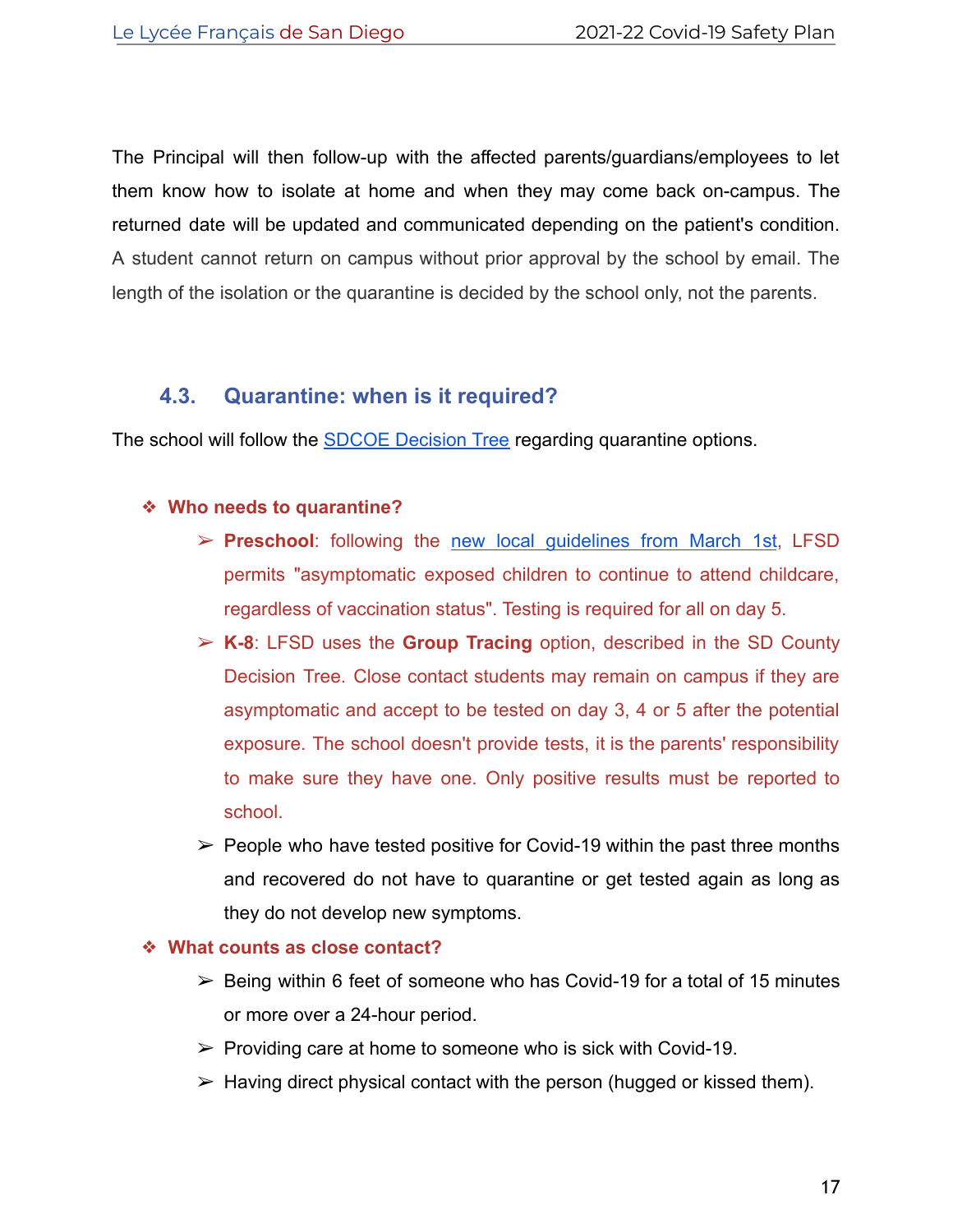- $\triangleright$  Sharing eating or drinking utensils.
- $\triangleright$  Being sneezed on, coughed on, or somehow getting respiratory droplets on you from someone with Covid-19.
- ❖ If a student needs to quarantine after an exposure outside the school setting, homework and activities will be sent on a regular basis in the next 48 hours after the school receives notification.
- ❖ **For family exposure, the quarantine period starts 10 days after the end of the isolation period of the family member**. As stated in the San Diego County Decision Tree: "*The number of days required for quarantine is counted from the day after the person's last close contact with a person who has COVID-19. People are contagious from 2 days before symptoms begin or positive test result, whichever is earlier, until 10 days after. "*
- ❖ **Appropriate test types to shorten a quarantine**:
	- $\triangleright$  Lab-based PCR or antigen.
	- $\triangleright$  K+ only: 2 at-home antigen tests (see Decision Tree for more details).
	- $\triangleright$  Rapid molecular tests (PCR-like).
	- $\triangleright$  At-home tests.
- ❖ **Inappropriate test type for symptomatic individuals:**
	- $\triangleright$  At-home and antigen tests (Preschool).

### <span id="page-18-0"></span>**4.4. Isolation**

SDCOE and the County of San Diego have incorporated this guidance and clarifying information provided by the CDPH in their [COVID-19 Decision Trees](https://covid-19.sdcoe.net/Portals/covid-19/Documents/Health%20Practices/COVID-19-Decision-Tree.pdf).

#### ❖ **If a student develops symptoms at school**

 $\triangleright$  He/she will be isolated in one chair in front of the office, at 6 feet distance from anyone.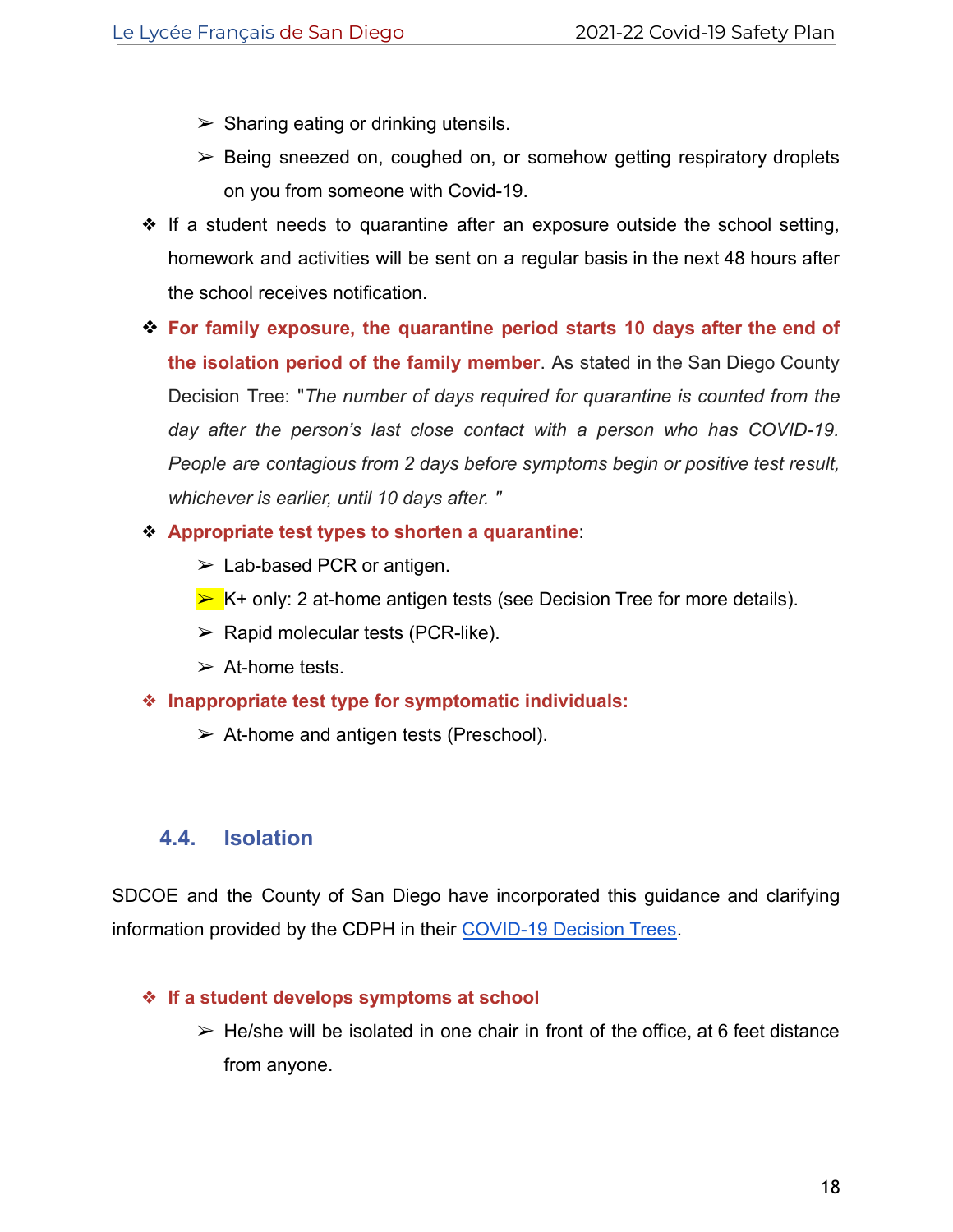- $\triangleright$  The Office will call the parents/quardians to request a pick-up as soon as possible.
- $\geq$  The Office will send a follow-up email to the parents/guardians, copied to the student's teachers and [administration@lfsd.org](mailto:administration@lfsd.org) to explain the next steps and possible return date(s) (according to the current Decision Tree).
- $\geq$  The student may return to school only when the Office sends an email to confirm that the student is cleared (copied to the student's teachers and [administration@lfsd.org](mailto:administration@lfsd.org)).

#### ❖ **If an adult develop symptoms at school**

- $\triangleright$  He/she will be sent home right away. The Academic Director or any other available employee will take charge of the students.
- $\triangleright$  The adult may return to work only when the supervisor sends an email to confirm that the student is cleared.

### <span id="page-19-0"></span>**4.5. Testing**

Following the State Order from August 12, 2021, **weekly testing will be required for all employees who are not fully vaccinated**. Test results must be sent to the principal once a week by email.

## <span id="page-19-1"></span>**4.6. Vaccination Verification**

- ❖ The school gives parents the option of providing proof of full vaccination for their child at enrollment or during the year to reduce the likelihood of missing school unnecessarily. Proof of vaccination for students must be sent to [admissions@lfsd.org](mailto:admissions@lfsd.org) for verification.
- ❖ The school gives employees the opportunity to provide their vaccination status to permit the employee to not physically distance while eating/drinking and not wear a mask indoors when children are not present. (Note: the CDC, CDPH, and County of San Diego all recommend that fully vaccinated people wear masks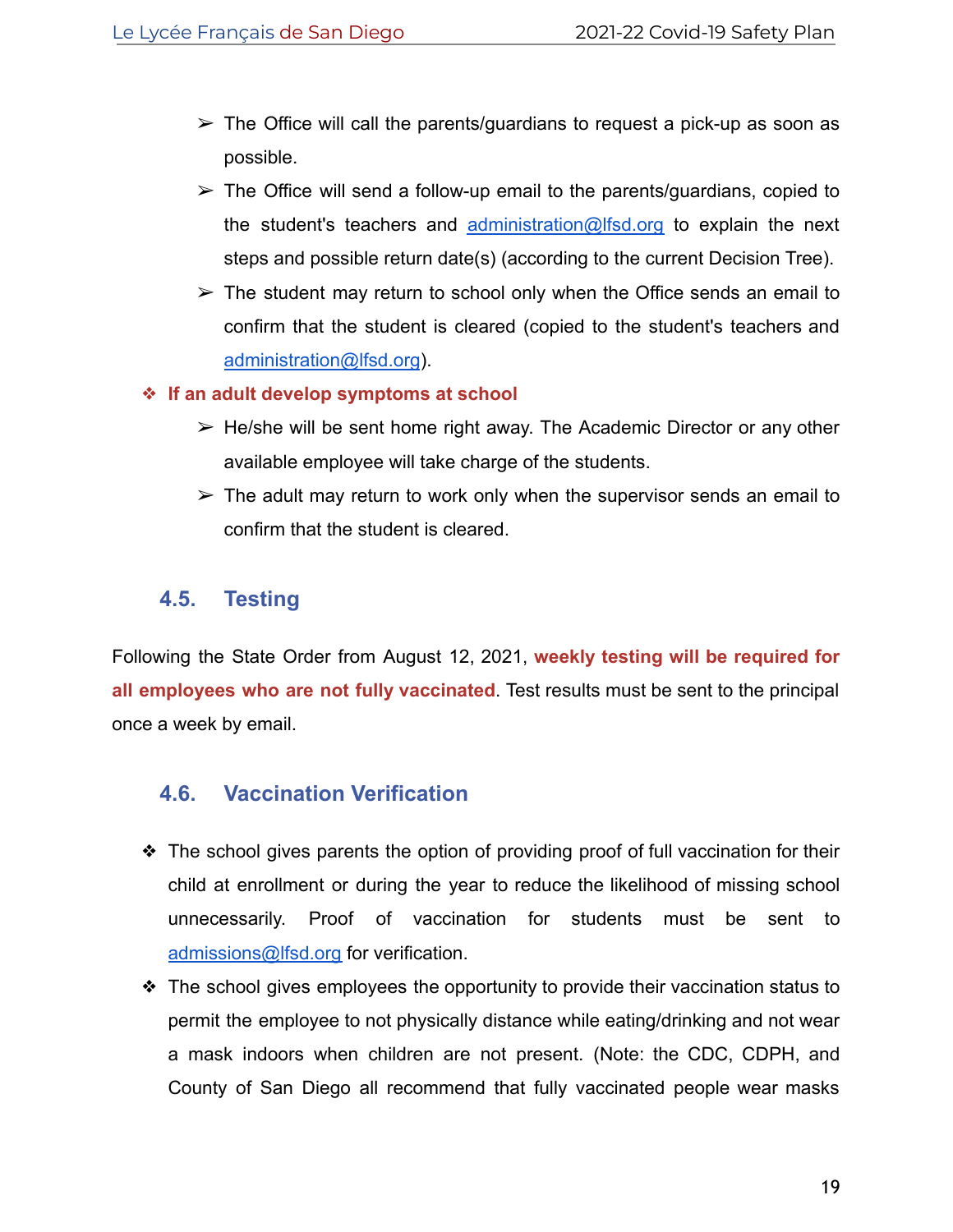indoors until community transmission rates return to low levels.). Proof of vaccination for employees must be sent to the Principal by email ([principal@lfsd.org](mailto:principal@lfsd.org)) for verification.

- ❖ Distance Learning is offered only when the whole class is under quarantine. If a student is fully vaccinated in a quarantined class, he/she will have to follow the same quarantine period as the class. The school doesn't have the human resources to provide two learning environments at the same time.
- ❖ A student under quarantine while his/her class is not will receive class work and assignment from the teachers on a regular basis. Google Classroom will be used for higher grades.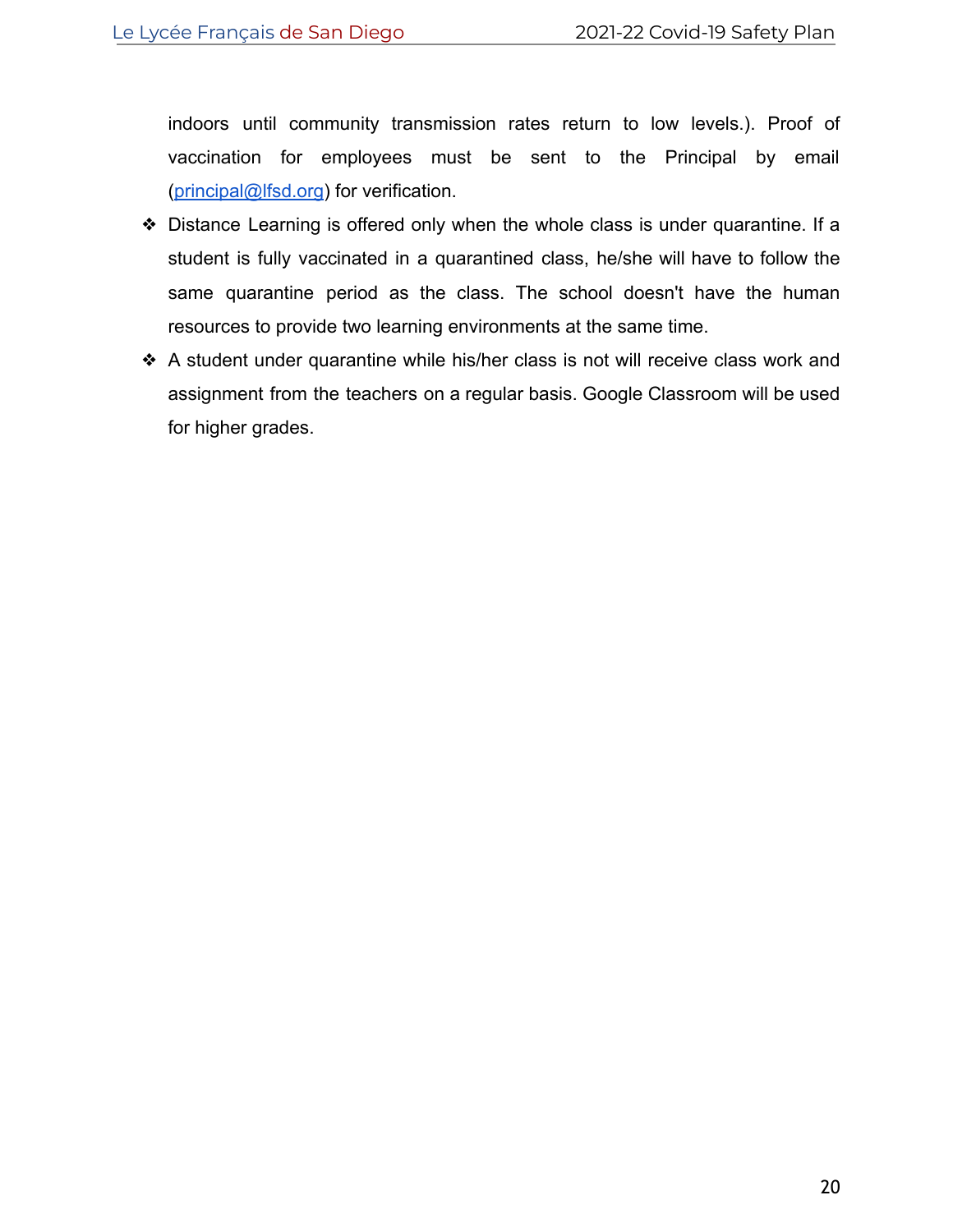# <span id="page-21-0"></span>**5. Other school operations**

### **5.1. Lunch service**

<span id="page-21-1"></span>Current regulations allow students to eat outdoors or indoors. In order to mitigate the risks, **only outdoor seating will be available for students at LFSD (except TPS)**.

- ❖ Sharing eating or drinking utensils is prohibited for all (see definition of close contact, section 3.3).
- ❖ Hot food will be served outdoors as well for students registered with Girard Gourmet.
- ❖ Students will eat outdoors on tables with other students of their stable group only.
- ❖ Each stable group will be separated by a minimum distance of 6 feet.
- ❖ Students within the same stable group don't need to be at 6ft distance to each other.
- ❖ Fully vaccinated employees may eat indoors, with physical distancing, only when children are not present in the room.

## **5.2. In-person events and meetings**

<span id="page-21-2"></span>Until further notice:

- ❖ In-person events involving parents/guardians may be done indoors, following the currency CDPH guidance for face coverings.
- ❖ Outdoors events may be decided on a case-by-case basis, in coordination with the PTR event coordinator.
- ❖ On-site meetings between parents/guardians and teachers/administrators may be scheduled for fully vaccinated individuals. Zoom meetings should always be offered as an alternative.

## **5.3. Singing and choir**

<span id="page-21-3"></span>Singing lessons and choir will be conducted either:

❖ Outdoors, with physical distancing, without masks.